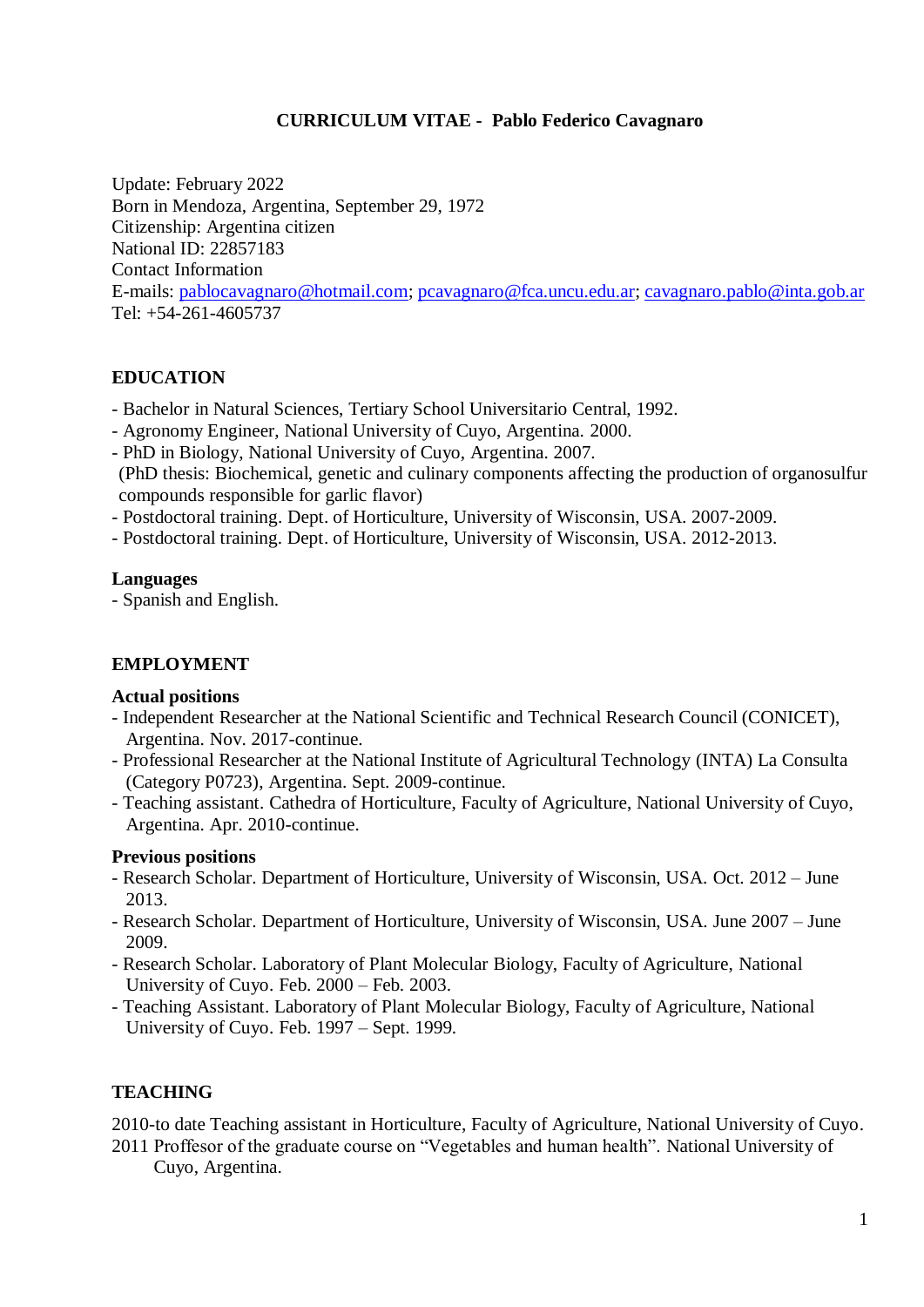- 2011 Proffesor of the graduate course on "Vegetable breeding". National University of Cuyo, Argentina.
- 2000 Invited profesor to give a lecture on "Molecular markers for fingerprinting grape cultivars" in the undergraduate course on "Ampelography". National University of Cuyo.

### **Graduate students**

#### 9 PhD students (5 in progress)

- 2019-2024 Director, PhD, Julieta Da Peña Hamparsonian (PhD Program in Biology-National University of Cuyo). Thesis topic: Genetic and environmental factors affecting carrot root pigmentation with anthocyanins and carotenes. *In progress.*
- 2018-2023 Director, PhD, Sofía Carvajal (PhD Program in Biology-National University of Cuyo). Thesis topic: Genetic, molecular and biochemical studies of anthocyanin production in carrot for the improvement and development of new cultivars. *In progress.*
- 2017-2022 Director, PhD, Deolindo Dominguez (PhD Program in Biology-National University of Cuyo). Thesis topic: Genetic and physiological basis of forage productivity in *Trichloris crinita*. *In progress.*
- 2017-2022 Co-director, PhD, Andres Morales (PhD Program in Biology-National University of Cuyo). Thesis topic: Assesment of genetic and epigenetic variation in red garlic cultivars and applications in garlic crop improvement. *In progress.*
- 2014-2019 Director, PhD, Cecilia Salinas (PhD Program in Biology-National University of Cuyo). Thesis topic: Resistance against *Penicillium allii* in garlic – study of the genetic variability present in the Argentine gemplasm and possible resistance-mechanisms involved. *In progress.*
- 2014-2019 Director, PhD, Florencia Bannoud (PhD Program in Biology-National University of Cuyo). Thesis topic: Genetic and molecular basis of carrot anthocyanin pigmentation for the improvement of carrot nutritional quality.
- 2012-2018 Director, PhD, Karina Barboza (PhD Program in Biology-National University of Cuyo). Thesis topic: Development of microsatellite markers for the characterization of the genetic and compositional diversity in the Argentine garlic and onion germplasm.
- 2012-2017 Co-director, PhD, Carolina Kozub (PhD Program in Biology-National University of Cuyo). Thesis topic: Reproductive biology and cytogenetic analysis in *Trichloris crinita*.
- 2011-2016 Director, PhD, Vanesa Beretta (PhD Program in Biology-National University of Cuyo). Thesis topic: Biochemical and genetic analyses of bioactive compounds associated with the flavor and functional properties of onion and other *Allium* vegetables.

#### **Postgraduate students**

#### 3 Postdoctoral students (2 in progress)

- 2019-2021 Director, Postdoctoral training, María Belén Pérez (CONICET postdoctoral fellowship). Research topic: Development of natural food colorants from purple carrots. study of their physicochemical stability. *In progress.*
- 2017-2019 Director, Postdoctoral training, Emiliano Malovini (CONICET postdoctoral fellowship). Research topic: Analysis of abscisic acid (ABA) applied exogenously as a stimulator of anthocyanin biosynthesis in grapevine and purple carrots.
- 2016-2018 Director, Postdoctoral training, Constanza Soledad Chialva (CONICET postdoctoral fellowship). Research topic: Expression analysis of candidate genes for tissue-specific anthocyanin pigmentation in the carrot root.
- 2014-2016 Director, Postdoctoral training, Maria Ines De Rosas (CONICET postdoctoral fellowship). Research topic: Grapevine anthocyanin metabolism under high temperatures.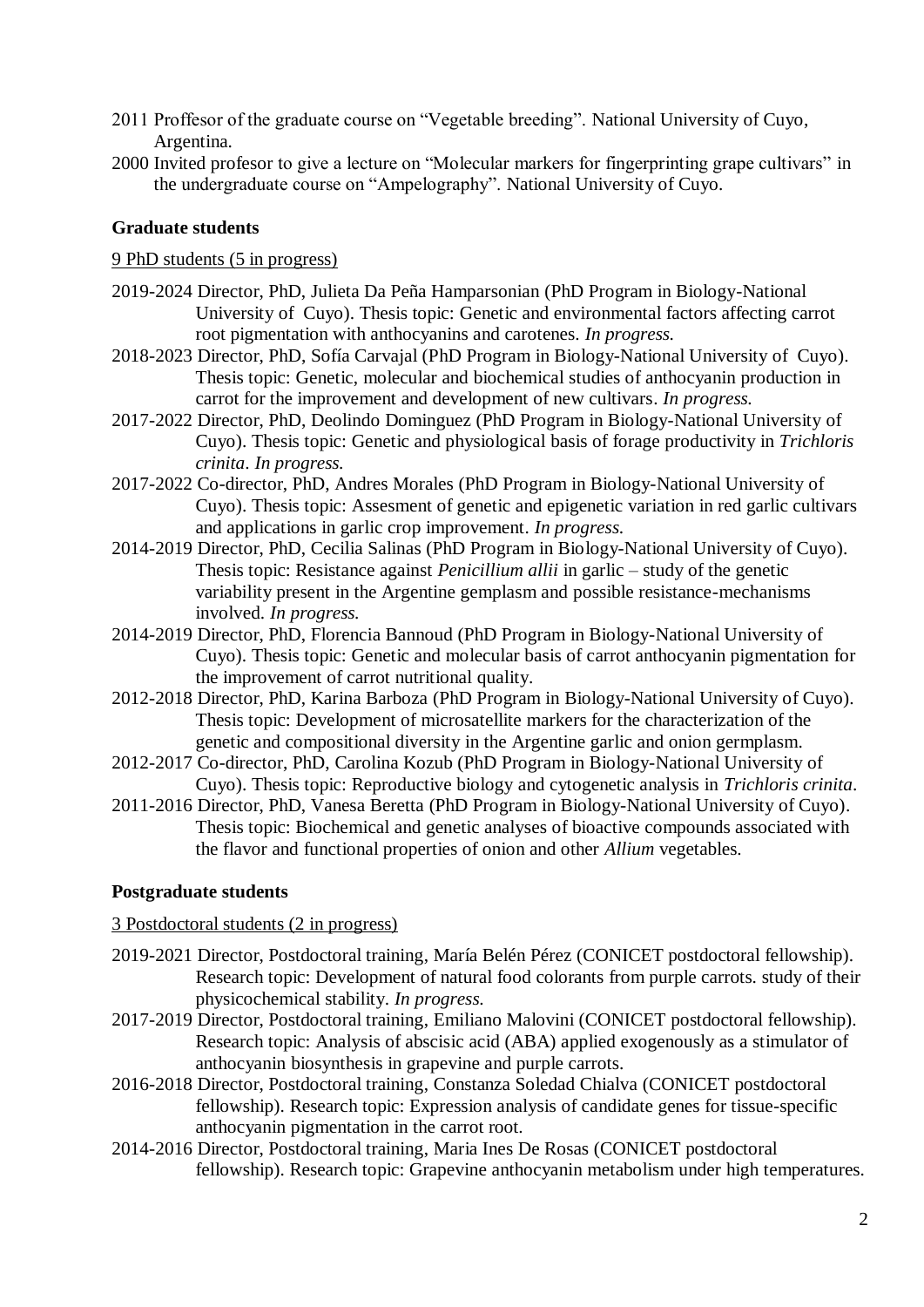#### **Undergraduate students**

#### 21 Undergraduate students

2015-2016 Director, Undergraduate Research Program, Analy Fernández Brizuela. Faculty of Agriculture, National University of Cuyo (FA-NUC). Research topic: Pe*nicillium* resistance in garlic, as influenced by production sites in Mendoza, Argentina. 2015-2016 Director, Undergraduate Research Intern, Emiliano Andia (DNI 38333551) (FA-NUC) 2015-2016 Director, Undergraduate Research Intern, Ignacio Paiva (DNI 37779483) (FA-NUC) 2015-2016 Director, Undergraduate Research Intern, Gregorio Gomez (DNI 36756405) (FA-NUC) 2015-2016 Director, Undergraduate Research Intern, Carolina Mansilla (DNI 36814870) (FA-NUC) 2015-2016 Director, Undergraduate Research Intern, Tomas Gómez (DNI 38760307) (FA-NUC) 2015-2016 Director, Undergraduate Research Intern, Ayelen Atencio (DNI 38018116) (FA-NUC) 2015-2016 Director, Undergraduate Research Intern, Anabella Massa (FA-NUC) 2015-2016 Director, Undergraduate Research Intern, Omar Ignacio Cima Lede (FA-NUC) 2016 Director, Undergraduate Research Intern, Valeria Alarcon (FA-NUC) 2015-2016 Director, Undergraduate Research Intern, Marco Sebastián Ferrero (FA-NUC) 2015-2016 Director, Undergraduate Research Intern, Daiana Elizabeth Zarate (FA-NUC) 2015-2016 Director, Undergraduate Research Intern, Analy Fernandez Brizuela (FA-NUC) 2012-2013 Director, Undergraduate Research Intern, Florencia Bannoud (FA-NUC) 2011-2012 Director, Undergraduate Research Intern, Lorena Sorroche (FA-NUC) 2011-2012 Director, Undergraduate Research Intern, Cecilia Salinas (FA-NUC) 2011 Director, Undergraduate Research Intern, Lucia Michel (FA-NUC) 2011 Director, Undergraduate Research Intern, Ludmila Jardel (FA-NUC) 2011 Director, Undergraduate Research Intern, Veronica Giorgio (FA-NUC) 2010-2011 Director, Undergraduate Research Intern, Vanesa Beretta (FA-NUC)

2015-2016 Director, Undergraduate Research Intern, Analy Fernandez Brizuela (FA-NUC)

## **PATENTS**

- 1. 2017 Cavagnaro JB, **Cavagnaro PF**, Greco S, Passera CB, Kozub PC, Trione SO. *Trichloris crinita* variety "PICHI-IAD". Expte. INASE S05:0058543/2015.
- 2. 2017 Cavagnaro JB, **Cavagnaro PF**, Greco S, Passera CB, Kozub PC, Trione SO. *Trichloris crinita* variety "MIRADOR-IAD". Expte. INASE S05:0058543/2015.
- 3. 2017 Cavagnaro JB, **Cavagnaro PF**, Greco S, Passera CB, Kozub PC, Trione SO. *Trichloris crinita* variety "SALAS-IAD". Expte. INASE S05:0058543/2015.

#### **RELEASED VARIETIES**

2014 Cavagnaro JB, **Cavagnaro PF**, Greco S, Passera CB, Kozub PC, Trione SO. *Trichloris crinita* variety "SAN JUAN - IAD". Expte. INASE S05:0566149

### **PEER REVIEWED PUBLICATIONS (59)**

1. Dhall RK, Cavagnaro PF, Singh H. (2022) Systematic history and evolution of garlic: an overview. **Genetic Resources and Crop Evolution**. *Submitted.*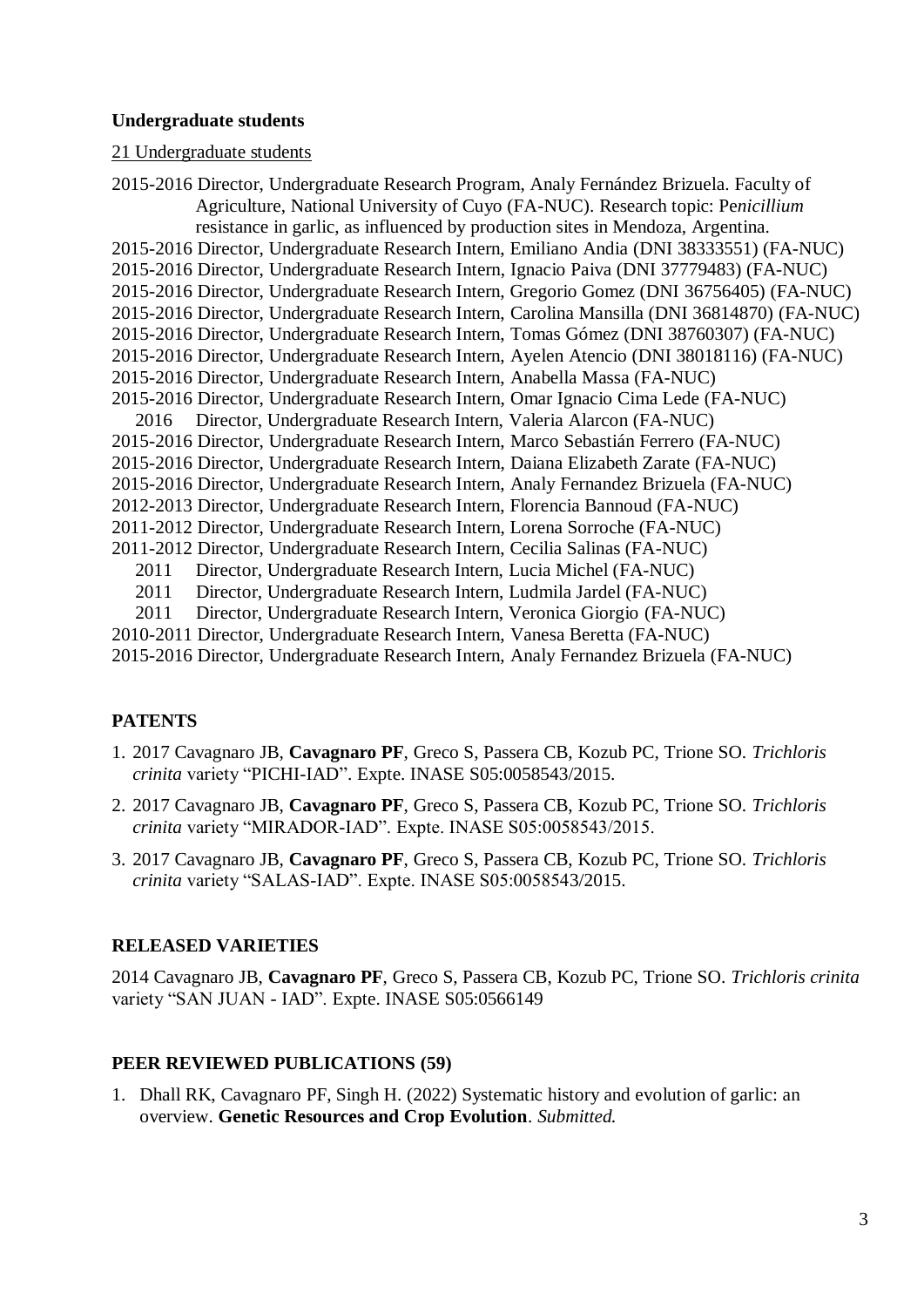- 2. Barboza K, Salinas MC, Pérez MB, Dhall RK, Cavagnaro PF. (2022) Genotypic and environmental effects on the bulb content of phytochemicals associated with garlic flavor, healthenhancing properties, and postharvest conservation. **Crop Science**. *In press.*
- 3. Perez MB, Da Peña Hamparsomian MJ, Gonzalez RE, Denoya GI, Dominguez DLE, Barboza K, Iorizzo M, Simon PW, Vaudagna SR, Cavagnaro PF. (2022) Physicochemical characteristics, degradation kinetics and antioxidant capacity of anthocyanin-based aqueous extracts of purple carrots, compared to synthetic and natural colorants. **Food Chemistry** 387: 132893.
- 4. Wohlfeiler J, Alessandro MS, Morales A, Cavagnaro PF, Galmarini CR. (2022) Vernalization requirement, but not post-vernalization day length, conditions flowering in carrot (*Daucus carota* L.). **Plants** 11: 1075-1084.
- 5. de Rosas I, Deis L, Baldo Y, Cavagnaro JB, Cavagnaro PF. (2022) High temperature alters anthocyanin concentration and composition in grape berries of Malbec, Merlot, and Pinot Noir in a cultivar-dependent manner. **Plants** 11: 926.
- 6. Tarnowski CG, Valdez JG, Lorello IM, Barboza K, Cavagnaro PF, Della Gaspera P (2022) Development of morphological, biochemical and molecular markers for early identification of an interspecific cucurbit hybrid. **Horticultura Argentina** 41: 84-94.
- 7. Dominguez DLE, Cavagnaro JB, Pérez MB, Cavagnaro PF. (2022) Plant dry weight and nutritive value of genetically diverse germplasm of false Rhodes grass [*Leptochloa crinita* (Lag.) P.M. Peterson and N.W. Snow], a native forage grass from arid regions of the Americas. **Crop Science** 62: 610-623.
- 8. Bannoud F, Carvajal S, Ellison S, Senalik D, Gomez Talquenca S, Iorizzo M, Simon PW, Cavagnaro PF. (2021) Genetic and transcription profile analysis of tissue-specific anthocyanin pigmentation in carrot root phloem. **Genes** 12: 1464-1483.
- 9. Yarar G, Koçak M, Denli N, Cavagnaro PF, Yildiz M. (2021) Determination of the effective radiation dose for mutation breeding in purple carrot (*Daucus carota* L.) and possible variations formed. **Molecular Biology Reports**. *En prensa.* https://doi.org/10.1007/s11033-021-06618-0
- 10. Domínguez DLE, Namur PR, Cavagnaro PF. (2021) Effect of sowing density and date on the establishment and growth of *Trichloris crinita*, a native forage grass from arid regions. **Tropical Grasslands** 9: 268-279.
- 11. Wohlfeiler J, Alessandro MS, Cavagnaro PF, Galmarini1 CR. (2021) Gradient of vernalization requirement in carrot cultivars from diverse geographical origins. **Crop Science** 61: 3373-3381.
- 12. Iorizzo M, Curaba J, Pottorff M, Simon PW, Cavagnaro PF. (2020) Carrot anthocyanin genetics: status and perspectives to optimize applications for the food colorant industry. **Genes** 11: 906.
- 13. Curaba J, Bostan H, Cavagnaro PF, Senalik D, Mengist MF, Zhao Y, Simon PW, Iorizzo M. (2020) Identification of an SCPL gene controlling anthocyanin acylation in carrot (*Daucus carota* L.) root. **Frontiers in Plant Science** 10: 1770*.*
- 14. Barboza K, Salinas C, Acuña CV, Bannoud F, Beretta VH, Garcia-Lampasona S, Burba JL, Galmarini CR, Cavagnaro PF. (2019) Assessment of genetic diversity and population structure in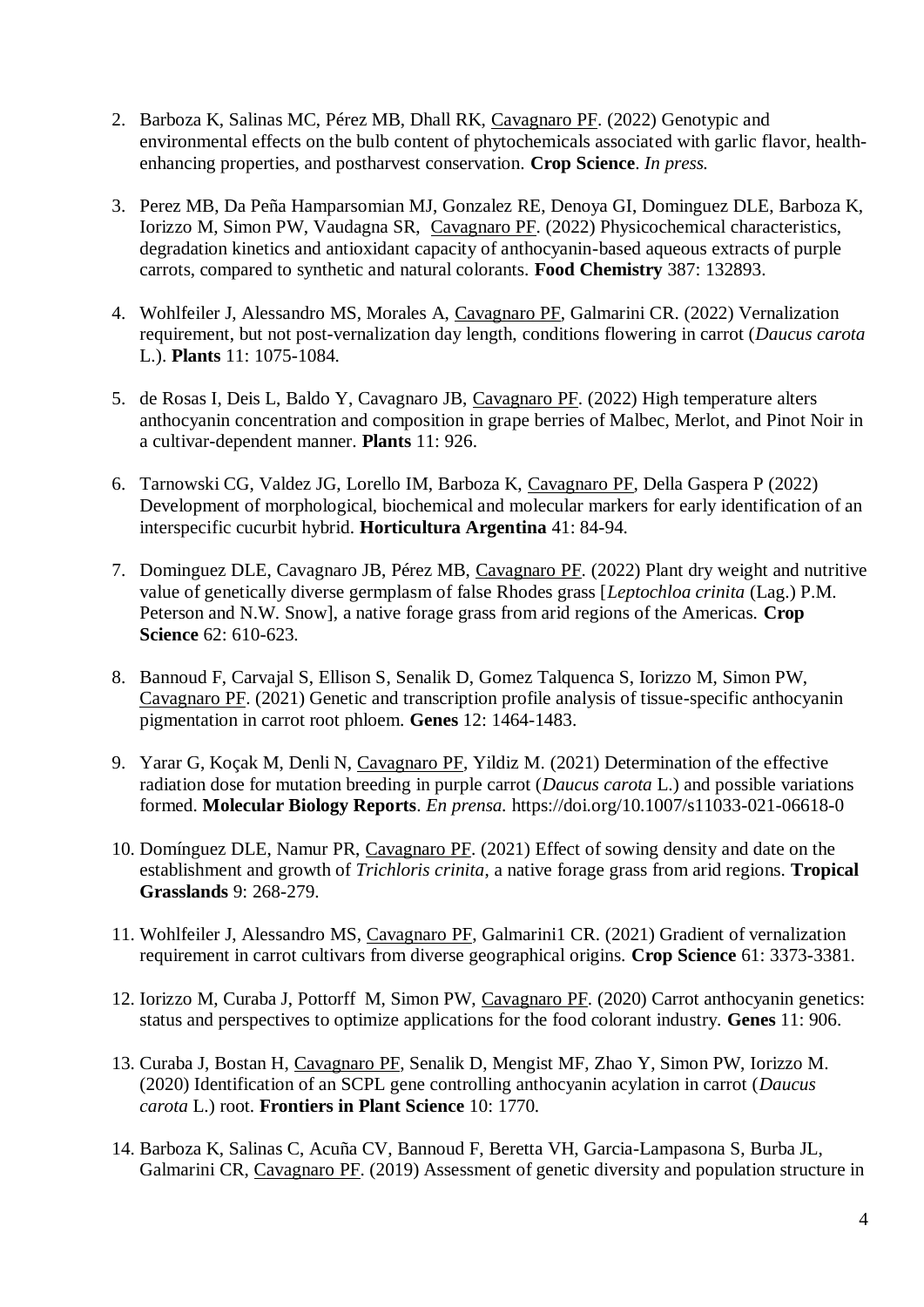a garlic (*Allium sativum* L.) germplasm collection varying in bulb content of pyruvate, phenolics, and solids. **Scientia Horticulturae** 261: 108900

- 15. Salinas C, Cavagnaro PF. (2020) *In vivo* and *in vitro* screening for resistance against *Penicillium allii* in garlic accessions. **European Journal of Plant Pathology** 156: 173–187.
- 16. Kozub PC, Las Peñas ML, Novo PE, Cavagnaro PF. (2019) Molecular cytogenetic characterization of the native forage grass *Trichloris crinita.* C**rop Science** 59: 1604-1616.
- 17. Bannoud F, Ellison S, Paolinelli M, Horejsi T, Senalik D, Fanzone M, Iorizzo M, Simon PW, Cavagnaro PF (2019). Dissecting the genetic control of root and leaf tissue-specific anthocyanin pigmentation in carrot (*Daucus carota* L.). **Theoretical and Applied Genetics** 132: 2485-2507.
- 18. Yıldız M, Koçak M, Nadeem MA, Cavagnaro PF, Barboza K., Baloch FS, Keleş D, Altınöz D. (2020) Genetic diversity analysis in the Turkish pepper germplasm using iPBS retrotransposonbased markers. **Turkish Journal of Agriculture and Forestry** 44:1-14.
- 19. Iorizzo M\*, Cavagnaro PF\*, Bostan H, Zhao Y, Zhang J, Yildiz M, Simon PW. (2019) A cluster of MYB transcription factors regulate anthocyanin biosynthesis in carrot (*Daucus carota* L.) root and leaf. **Frontiers in Plant Science** 9: 1927*.* \* Autores con igual contribución.
- 20. Cavagnaro PF, Bannoud F, Iorizzo M, Senalik D, Ellison S, Simon PW. (2019) Carrot anthocyanins: nutrition, diversity and genetics. **Acta Horticulturae** 1264: 101-106.
- 21. Iorizzo M, Pottorff M, Bostan H, Ellison S, Cavagnaro PF, Senalik D, Spooner DM, Simon PW. (2019) Recent advances in carrot genomics. **Acta Horticulturae** 1264: 75-90.
- 22. Wohlfeiler J, Alessandro MS, Cavagnaro PF, Galmarini CR. (2019) Multiallelic digenic control of vernalization requirement in carrot (*Daucus carota* L.). **Euphytica** 215: 37.
- 23. Barboza-Rojas K, Beretta HV, Kozub PC. Morgenfeld MM, Galmarini CR, Cavagnaro PF. (2018) Microsatellite analysis and marker development in garlic: distribution in EST sequence, genetic diversity analysis, and marker transferability across Alliaceae. **Molecular Genetics and Genomics** 293: 1091–1106.
- 24. Kozub PC, Barboza-Rojas K, Cavagnaro JB, Cavagnaro PF. (2018) Development and characterization of SSR markers for *Trichloris crinita* using sequence data from related grass species. **Revista de la Facultad de Ciencias Agrarias – Universidad Nacional de Cuyo**  (Argentina) 50: 1-16.
- 25. de Rosas I, Deis L, Ponce ML, Malovini E, Cavagnaro JB, Cavagnaro PF. (2017) Loss of anthocyanins and modification of the anthocyanin profiles in grape berries of Malbec and Bonarda grown under high temperature conditions. **Plant Science** 258: 137-145.
- 26. Kozub PC, Cavagnaro JB, Cavagnaro PF. (2017) Exploiting genetic and physiological variation of the native forage grass *Trichloris crinita* for revegetation in arid and semi-arid regions: An integrative review. **Grass and Forage Science** 73: 257-271.
- 27. Beretta VH, Bannoud F, Insani M, Berli F, Hirschegger P, Galmarini CR, Cavagnaro PF. (2017) Relationships among bioactive compounds content and the antiplatelet and antioxidant activities of *Allium* vegetable species. **Food Technology and Biotechnology** 55: 266-275.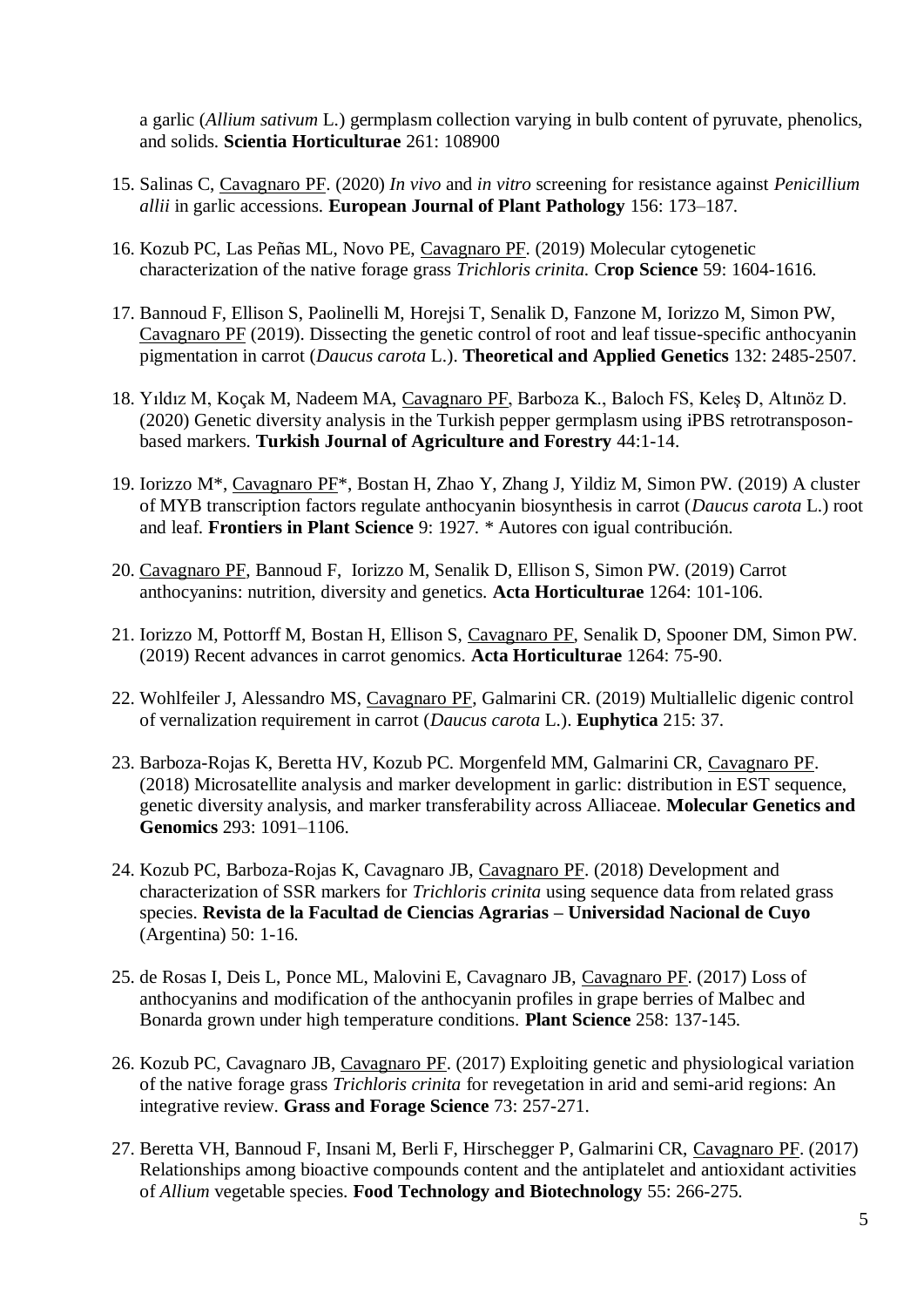- 28. Iorizzo M., Ellison S., Van Deynze A., Stoffel K., Ashrafi H., Iovene M, Cavagnaro P.F., Cheng S., Zheng P., Senalik D., Spooner D., Simon P.W. (2017) Recent Advance in Carrot Genomics. **Acta Horticulturae** 1153: 61-68.
- 29. Kozub PC, Barboza K, Galdeano F, Quarin C, Cavagnaro JB, Cavagnaro PF. (2017) Reproductive biology of the native forage grass *Trichloris crinita* (Poaceae; Chloridoideae). **Plant Biology** 19: 444-453.
- 30. Beretta VH, Bannoud F, Galmarini CR, Cavagnaro PF. (2017) Variability in spectrophotometric pyruvate analyses for predicting onion pungency and nutraceutical value. **Food Chemistry** 224: 201-206.
- 31. Beretta VH, Bannoud F, Galmarini CR, Cavagnaro PF. (2017) Dataset on absorption spectra and bulb concentration of phenolic compounds that may interfere with onion pyruvate determinations. **Data in Brief** 11: 208-213.
- 32. Ramirez DA, Locatelli DA, Gonzalez RE, Cavagnaro PF, Camargo AB. (2016) Analytical methods for bioactive sulfur compounds in *Allium*: An integrated review and future directions. **Journal of Food Composition and Analysis** 61: 4-19.
- 33. Insani ME\*, Cavagnaro PF\*, Salomón VM, Langman L, Sance M, Pazos AA, Carrari FO, Filippini O, Vignera L, Galmarini CR. (2016) Variation for health-enhancing compounds and traits in onion (*Allium cepa* L.) germplasm. **Food and Nutrition Sciences** 7: 577-591. **\*** Autores con igual contribución.
- 34. Simon PW, Iorizzo M, Ellison S, Senalik D, Zeng P, Satapoomin P, Bowman M, Iovene M, Sanseverino W, Cavagnaro PF, Yildiz M, Macko-Podgorni A, Moranska E, Grzebelus E, Grzebelus D, Ashrafi H, Zheng Z, Cheng S, Spooner D, Van Deynze A, (2016) The carrot genome provides insights into crop origins and a foundation for future crop improvement. **Chronica Horticulturae** 56: 8-13.
- 35. Iorizzo M, Ellison S, Senalik D, Zeng P, Satapoomin P, Bowman M, Iovene M, Sanseverino W, Cavagnaro PF, Yildiz M, Macko-Podgorni A, Moranska E, Grzebelus E, Grzebelus D, Ashrafi H, Zheng Z, Cheng S, Spooner D, Van Deynze A, Simon PW (2016) A high-quality carrot genome assembly reveals new insights into carotenoid accumulation and Asterid genome evolution. **Nature Genetics** 48: 657-666.
- 36. Cavagnaro PF, Iorizzo M, Yildiz M, Senalik D, Parsons J, Ellison S, Simon PW (2014) A genederived SNP-based high resolution linkage map of carrot including the location of QTL conditioning root and leaf anthocyanin pigmentation. **BMC Genomics** 15:1118.
- 37. Grzebelus D, Iorizzo M, Senalik D, Ellison S, Cavagnaro PF, Macko-Podgorni A, Heller-Uszynska K, Kilian A, Nothnagel T, Simon PW, Baranski R. (2014) Diversity, genetic mapping, and signatures of domestication in the carrot (*Daucus carota* L.) genome, as revealed by Diversity Arrays Technology (DArT) markers. **Molecular Breeding** 33: 625–637.
- 38. Ali A, Matthews WC, Cavagnaro PF, Iorizzo M, Roberts PA, Simon PW. (2014) Inheritance and mapping of *Mj-2*, a new source of root-knot nematode (*Meloidogyne javanica*) resistance in carrot. **Journal of Heredity** 105: 288-291.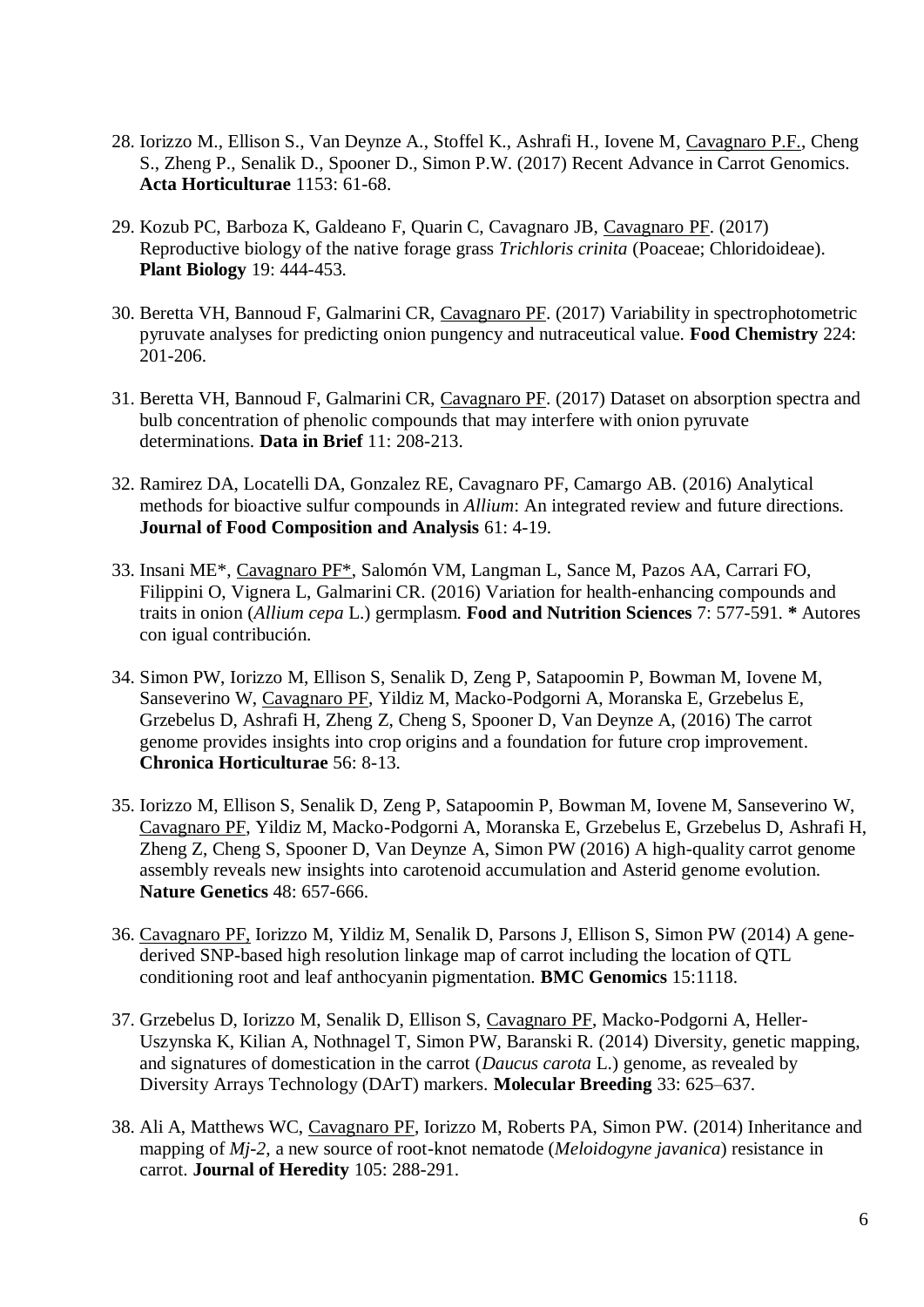- 39. Yildiz M, Willis DK, Cavagnaro PF, Iorizzo M, Abak K, Simon PW. (2013) Expression and mapping of anthocyanin biosynthesis genes in carrot. **Theoretical and Applied Genetics** 126: 1689-1702.
- 40. Iorizzo M, Senalik D, Ellison S, Grzebelus D, Cavagnaro PF, Allender C, Brunet J, Spooner DM, Van Daynze A, Simon PW. (2013) Genetic structure and domestication of carrot (*Daucus carota* subsp. *sativus* L.) (Apiaceae). **American Journal of Botany** 100: 930-938.
- 41. Cavagnaro PF, Galmarini CR. (2012) Effect of processing and cooking conditions on onion (*Allium cepa* L.) induced antiplatelet activity and thiosulfinate content. **Journal of Agricultural and Food Chemistry** 60(35): 8731-8737.
- 42. Iovene M, Cavagnaro PF, Senalik D, Buell RC, Jiang J, Simon PW. (2011) Comparative FISH mapping of *Daucus* species (Apiaceae family). **Chromosome Research** 19: 493-506.
- 43. Cavagnaro PF, Chung S-M, Manin S, Yildiz M, Ali A, Alessandro MS, Iorizzo M, Senalik D, Simon PW. (2011) Microsatellite isolation and marker development in carrot - genomic distribution, linkage mapping, genetic diversity analysis and marker transferability across Apiaceae. **BMC Genomics** 12: 386.
- 44. Iorizzo M, Senalik D, Grzebelus D, Bowman M, Cavagnaro PF, Matvienko M, Ashrafi H, Van Deynze A, Simon PW. (2011) De novo assembly of the carrot transcriptome from short-read sequences identifies novel genes and reveals genetic diversity. **BMC Genomics** 12: 389.
- 45. Baranski R, Maksylewicz-Kaul A, Nothnagel T, Cavagnaro PF, Simon PW, Grzebelus D. (2011) Genetic diversity of carrot cultivars revealed by analysis of SSR loci. **Genetic Resources and Crop Evolution** 59: 163-170.
- 46. Cavagnaro PF, Senalik D, Yang L, Simon PW, Harkins T, Kodira CD, Huang S, Weng Y. (2010) Genome-wide characterization of simple sequence repeats in cucumber (*Cucumis sativus* L.). **BMC Genomics** 11: 569.
- 47. Cavagnaro PF, Chung S-M, Szklarczyk M, Grzebelus D, Senalik D, Atkins AE, Simon PW. (2009) Characterization of a deep-coverage carrot (*Daucus carota* L.) BAC library and initial analysis of BAC-end sequences. **Molecular Genetics and Genomics** 281: 273-288.
- 48. Cavagnaro PF, Senalik D, Simon PW. (2009) SplinkBES A splinkerette-based method for generating long end sequences from large insert DNA libraries. **BioTechniques** 47: 681-690.
- 49. Martinez L, Cavagnaro PF, Boursiquot JM, Aguero C. (2008) Molecular characterization of Bonarda-type grapevine (*Vitis vinifera* L.) cultivars from Argentina, Italy and France. **American Journal of Enology and Viticulture** 59: 287-291.
- 50. Cavagnaro PF, Camargo A, Galmarini CR, Simon PW. (2007) Effect of cooking on garlic (*Allium sativum* L.) antiplatelet activity and thiosulfinates content. **Journal of Agricultural and Food Chemistry** 55: 1280-1288.
- 51. Cavagnaro PF, Sance MM, Galmarini CR. (2007) Effect of heating on onion (*Allium cepa* L.) antiplatelet activity, pyruvate content and pungency sensory perception. **Food Science and Technology International** 13: 447-453.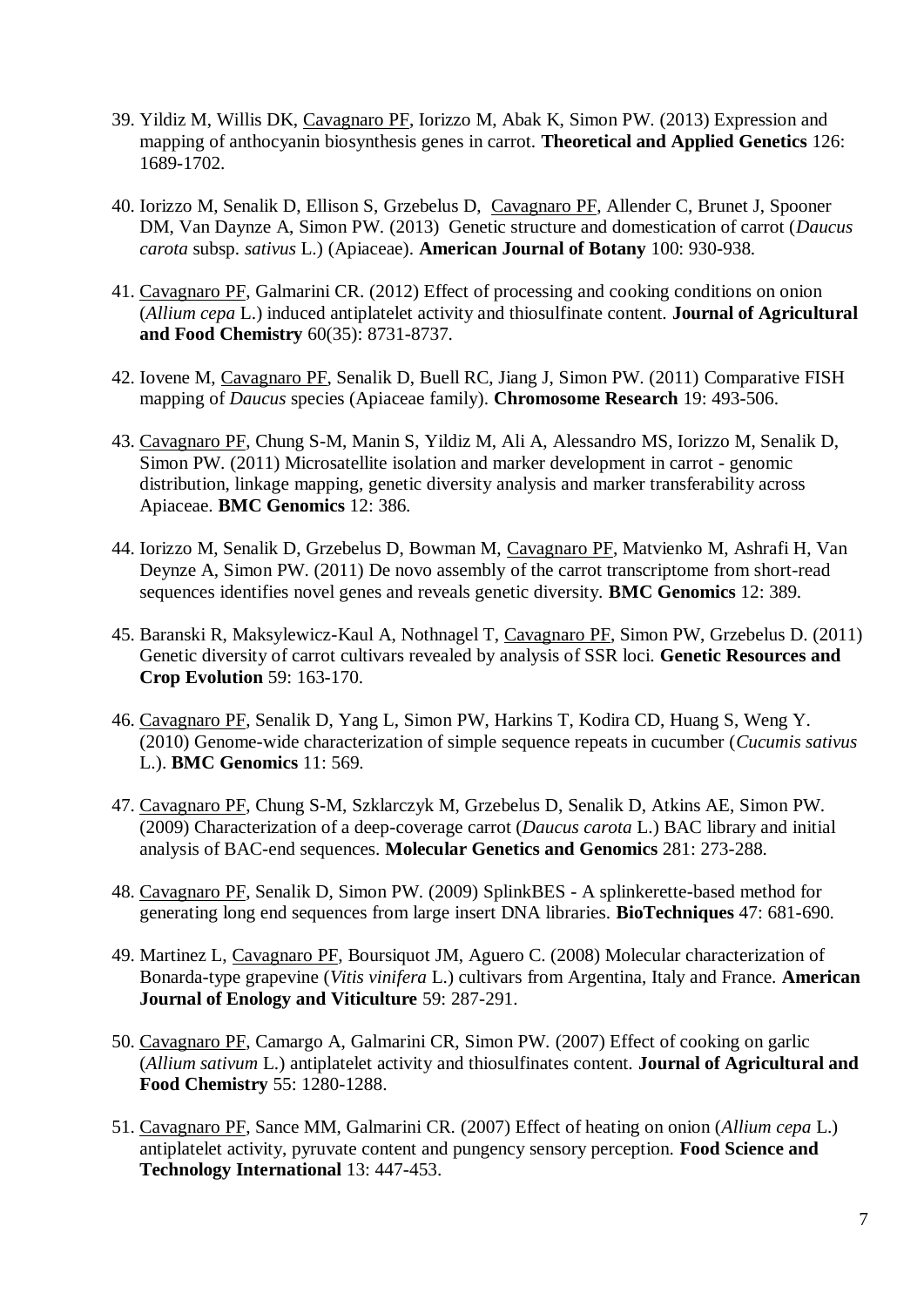- 52. Martinez L, Cavagnaro PF, Masuelli RW, Zúñiga M. (2006) SSR-based assessment of genetic diversity in SouthAmerican *Vitis vinifera* varieties. **Plant Science** 170: 1036-1044.
- 53. Martinez L, Cavagnaro PF, Masuelli RW. (2006) Caracterización molecular de variedades de vid (*Vitis vinifera* L.) de calidad enológica por marcadores microsatélites. **Revista de la Facultad de Ciencias Agrarias – Universidad Nacional de Cuyo (Argentina)**. Tomo XXXVIII(1): 77-86. [ISSN: 0370-4661]
- 54. Cavagnaro PF, Cavagnaro JB, Lemes JL, Masuelli RW, Passera CB. (2006) Genetic diversity among varieties of the native forage grass *Trichloris crinita* based on AFLP markers, morphological characters and quantitative agronomic traits. **Genome** 49: 906-918.
- 55. Cavagnaro PF, Camargo A, Piccolo RJ, Garcia Lampasona S, Burba JLS, Masuelli RW. (2005) Resistance to *Penicillium hirsutum* Dierckx in garlic (*Allium sativum* L.) accesions. **European Journal of Plant Pathology** 12: 195-199.
- 56. Cavagnaro PF, Masuelli RW. (2003) Optimización de la técnica RAPD para identificar cultivares de olivo. **Revista de la Facultad de Ciencias Agrarias – Universidad Nacional de Cuyo (Argentina)**. Tomo XXXV(1): 107-117. [ISSN: 0370-4661]
- 57. Martinez L, Cavagnaro PF, Masuelli RW, Rodríguez J. (2003) Evaluation of diversity among Argentine grapevine (*Vitis vinifera* L.) varieties using morphological data and AFLP markers. **Electronic Journal of Biotechnology** 6: 244-253. [ISSN: 0717-3458]
- 58. Cavagnaro PF, Masuelli RW (2002) La homogeneidad varietal en viveros de olivo estudiada con marcadores moleculares. **Revista de la Facultad de Ciencias Agrarias – Universidad Nacional de Cuyo (Argentina).** Tomo XXXIV (2): 17-26. [ISSN: 0370-4661]
- 59. Cavagnaro PF, Juarez J, Bauzá M, Masuelli RW. (2001) Discriminación de variedades de olivo a través de caracteres morfológicos y de marcadores moleculares". **Agriscientia**, Vol. XVIII: 27- 35. [ISSN:0327-6244]

# **BOOK CHAPTERS (10)**

- 1. Cavagnaro PF. (2019) Genetics and genomics of carrot sugars and polyacetylenes. Chap.16, pp. 279-293. *In* Simon PW, Iorizzo M, Grzebelus D, Baranski R (Eds.). The Carrot Genome. Vol. 60: Compendium of Plant Genomes (Series Ed. Kole C.). Springer-Verlag: Heidelberg, Dordrecht, London, New York, Tokyo. [ISBN: 978-3030033880]
- 2. Cavagnaro PF, Iorizzo M. (2019) Carrot anthocyanins. Diversity, genetics and genomics. Chap.15, pp. 261-277. *In* Simon PW, Iorizzo M, Grzebelus D, Baranski R (Eds.). The Carrot Genome. Vol. 60: Compendium of Plant Genomes (Series Ed. Kole C.). Springer-Verlag: Heidelberg, Dordrecht, London, New York, Tokyo. [ISBN: 978-3030033880]
- 3. Iorizzo M, Ellison S, Pottorff M, Cavagnaro PF. (2019) Carrot molecular genetics and mapping. Chap.7, pp. 101-118. *In* Simon PW, Iorizzo M, Grzebelus D, Baranski R (Eds.). The Carrot Genome. Vol. 60: Compendium of Plant Genomes (Series Ed. Kole C.). Springer-Verlag: Heidelberg, Dordrecht, London, New York, Tokyo. [ISBN: 978-3030033880]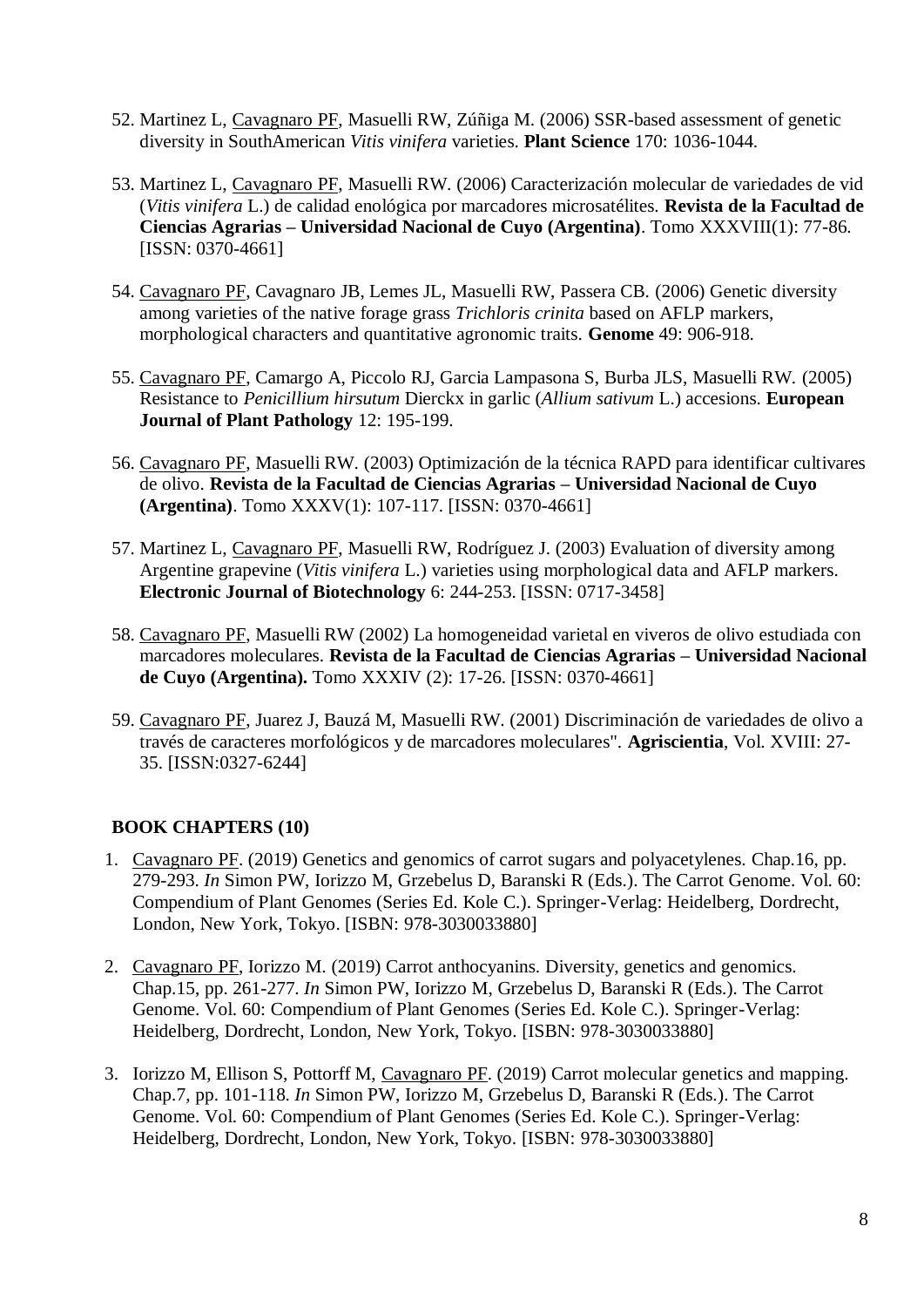- 4. Salinas C, Togno L, Lopez A, Cavagnaro PF. (2017) Evaluación de la resistencia a moho verde (*Penicillium allii*), en germoplasma de ajo. J.L. Burba (*Ed.*). 100 Temas sobre producción de ajo, Cap. 3 Ingeniería del Cultivo. Vol 3.3 Plagas y Enfermedades. Ediciones INTA, La Consulta, Mendoza. pp. 129-133. [ISBN 978-987-42-5414-6].
- 5. Barboza K, Galmarini C, Cavagnaro PF. (2017) Desarrollo de marcadores moleculares microsatélites para el genotipado y análisis de diversidad genética en cultivares argentinos de ajo. *In*: Libro de trabajos del XVII Curso taller sobre producción, comercialización e industrialización de ajo. Pp. 57-62. Mendoza, Argentina.
- 6. Barboza K, Acuña CV, Morgenfeld MM, Galmarini CR, Cavagnaro PF. (2017) Variabilidad y estructura genética en el germoplasma argentino de ajo mediante análisis de marcadores moleculares mcirosatélites. En: Libro de trabajos del XVII Curso taller sobre producción, comercialización e industrialización de ajo. Pp. 63-69. Mendoza, Argentina.
- 7. Cavagnaro PF, Camargo A, Galmarini CR, Simon PW. (2013) Efecto de la cocción sobre la actividad antiplaquetaria y el contenido de tiosulfinatos en ajo. *In* J.L. Burba (Ed.). 100 Temas sobre producción de ajo, Vol. 5: Fotoquímicos y minerales en ajo: implicancias en la cadena agro alimentaria. Ediciones INTA, La Consulta, Mendoza. pp. 75-90. [ISBN 978-987-679-237-0]
- 8. Burba JL, Cavagnaro PF. (2010) Guía elemental para el buen uso y aprovechamiento del ajo. Serie Documentos institucionales - Instituto Nacional de Tecnología Agropecuaria, Proyecto Ajo/INTA Doc. 096. [ISSN: 0327-3709]
- 9. Martinez L, Cavagnaro PF, Masuelli RW. (2008) Characterization of South-American grapevine germplasm: A morphological and molecular approach. *In* D. Thangadurai (Ed.). Crop Improvement and Biotechnology. Bioscience Publications, India. pp. 69-80. [ISBN 978-81- 906221-2-7]
- 10. Cavagnaro PF, Galmarini CR. (2007) Garlic. *In* C.R. Kole (Ed.). Genome Mapping and Molecular Breeding in Plants, Vol. 5: Vegetable crops & Ornamentals. Springer-Verlag, Berlin Heidelberg New York. pp. 349-361. [ISBN 13 978-3-540-34535-0]

# **RESEARCH GRANTS**

- 1. 2016-2019. Project member. Genetic and molecular basis of the vernalization requirement in carrot. Agencia Nacional de Promoción Científica y Tecnológica (ANPCyT) – PICT-2016-1625.
- 2. 2016-2019. Principal Investigator (PI). Production of natural dyes for the food industry. Agencia Nacional de Promoción Científica y Tecnológica (ANPCyT) – PICT-2014-1245.
- 3. 2016-2018. Principal Investigator. Genotyping of the main Argentine vegetable cultivars. SECTyP-UNCuyo A046 (Resolución UNCuyo N° 3853).
- 4. 2016-2018. Co-Principal Investigator. Genetic and physiological components of forage productivity in *Trichloris crinita*. SECTyP-UNCuyo 06/A668 (Resolución UNCuyo N° 3820).
- 5. 2015-2019. Project member. Characterization of regional vegetable germplasm for their content in nutraceutical and psychoactive compounds. Programa SECTyP 2015-2019.
- 6. 2014. Project member. Genetics and molecular biology for the improvement of important crop species of Cuyo region. Agencia Nacional de Promoción Científica y Tecnológica (ANPCyT) – PICT-2014-0211 (Categoría: Proyectos de Equipamiento).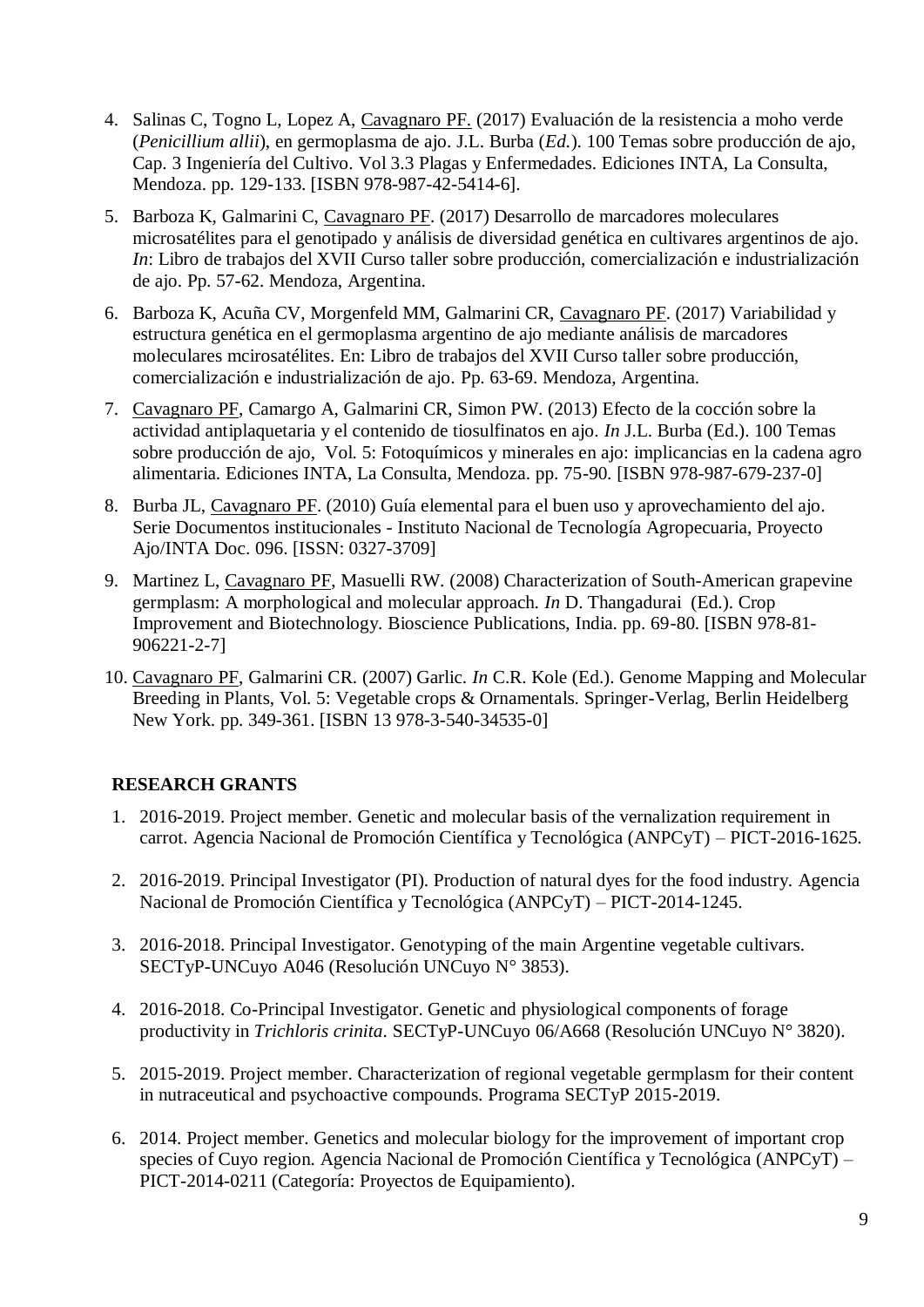- 7. 2013-2015. Principal Investigator. *Penicillium* resistance in garlic study of the variability in the Argentine germplasm and of possible resistance-mechanisms. SECTyP-UNCuyo A008 (Resolución UNCuyo N° 4540).
- 8. 2013-2015. Co-Principal Investigator. Genetic and physiological aspects of forage production in *Trichloris crinita*. SECTyP-UNCuyo 06/A569 (Resolución UNCuyo N° 4540).
- 9. 2011-2014. Principal Investigator (PI). Marker and genomics-assited breeding for major vegetable crops in Cuyo. Agencia Nacional de Promoción Científica y Tecnológica (ANPCyT) – PICT-PRH-2009-69.

## **COMMUNICATIONS IN MEETINGS AND SYMPOSIA (99)**

- 1. Bannoud F, Da Peña Hamparsomián J, Insani M, Chamorro V, Pazos A, Pérez MB, Yildiz M, Iorizzo M, Simon PW, **Cavagnaro PF**. Assessment of genetic diversity for root anthocyanin composition and phenolic content in purple carrots. Carrot and Other Apiaceae Conference 2nd International Symposium. Cracovia, Polonia. Setiembre 19-22, 2018.
- 2. Malovini E, Dominguez D, Perez-Caram A, Laurenti F, Arena M, Pieroni A, Riveros A, Frugoni Lucia, Deis Leonor, Cavagnaro JB, Insani EM, Cavagnaro PF. Effect of foliar sprayed abscisic acid on the anthocyanin content in purple carrots. XV Congreso Latinoamericano de Fisiología Vegetal. Cordoba, Argentina. Noviembre 11-15, 2018.
- 3. Bannoud F, Ellison S, Senalik D, Fanzone M, Horejsi T, Da Peña Hamparsomián J, Iorizzo M, Simon PW, **Cavagnaro PF**. Genetic mapping of anthocyanin pigment traits from specific tissues of the carrot root and leaves. 39<sup>th</sup> International Carrot Conference. Madison, Wisconsin, USA. Agosto 21-24, 2018.
- 4. Bannoud F, Da Peña Hamparsomián J, Insani M, Chamorro V, Pazos A, Pérez MB, Iorizzo M, Simon PW, **Cavagnaro PF**. Variation in anthocyanin pigmentation in the purple carrot germplasm as affected by genotype and plant tissue. 39<sup>th</sup> International Carrot Conference. Madison, Wisconsin, USA. Agosto 21-24, 2018.
- 5. Bannoud F, Ellison S, Senalik D, Fanzone M, Horejsi T, Da Peña Hamparsomián J, Iorizzo M, Simon PW, **Cavagnaro PF**. QTL mapping of anthocyanin pigment traits in the carrot root phloem and xylem tissues. Carrot and Other Apiaceae Conference 2nd International Symposium. Cracovia, Polonia. Setiembre 19-22, 2018.
- 6. Wohlfeiler J, Alessandro MS, **Cavagnaro PF**, Galmarini CR. Digenic control of vernalization requirement in carrot (*Daucus carota* L.). Carrot and Other Apiaceae Conference 2nd International Symposium. Cracovia, Polonia. Setiembre 19-22, 2018.
- 7. **Cavagnaro PF**. Carrot anthocyanins: nutrition, diversity and genetics. Carrot and Other Apiaceae Conference 2nd International Symposium. Cracovia, Polonia. Setiembre 19-22, 2018.
- 8. Baboza-Rojas K, Acuna C, Galmarini CR, **Cavagnaro PF**. Variabilidad genética en germoplasma argentino de ajo mediante análisis de marcadores moleculares microsatélites. XLVI Congreso Argentino de Genética. San Fernando del Valle de Catamarca, Catamarca, Argentina. Octubre 1-4, 2017. Journal of Basic and Applied Genetics XXVIII: 127.
- 9. Salinas M.C., Togno L., Lopez A., Galmarini C.R., Cavagnaro P.F. Evaluación en cultivo a campo de la resistencia a podredumbre verde (*Penicillium allii*) en una amplia colección de ajos genéticamente diversa. IV Congreso Argentino de Fitopatología. Mendoza, Argentina. 2017.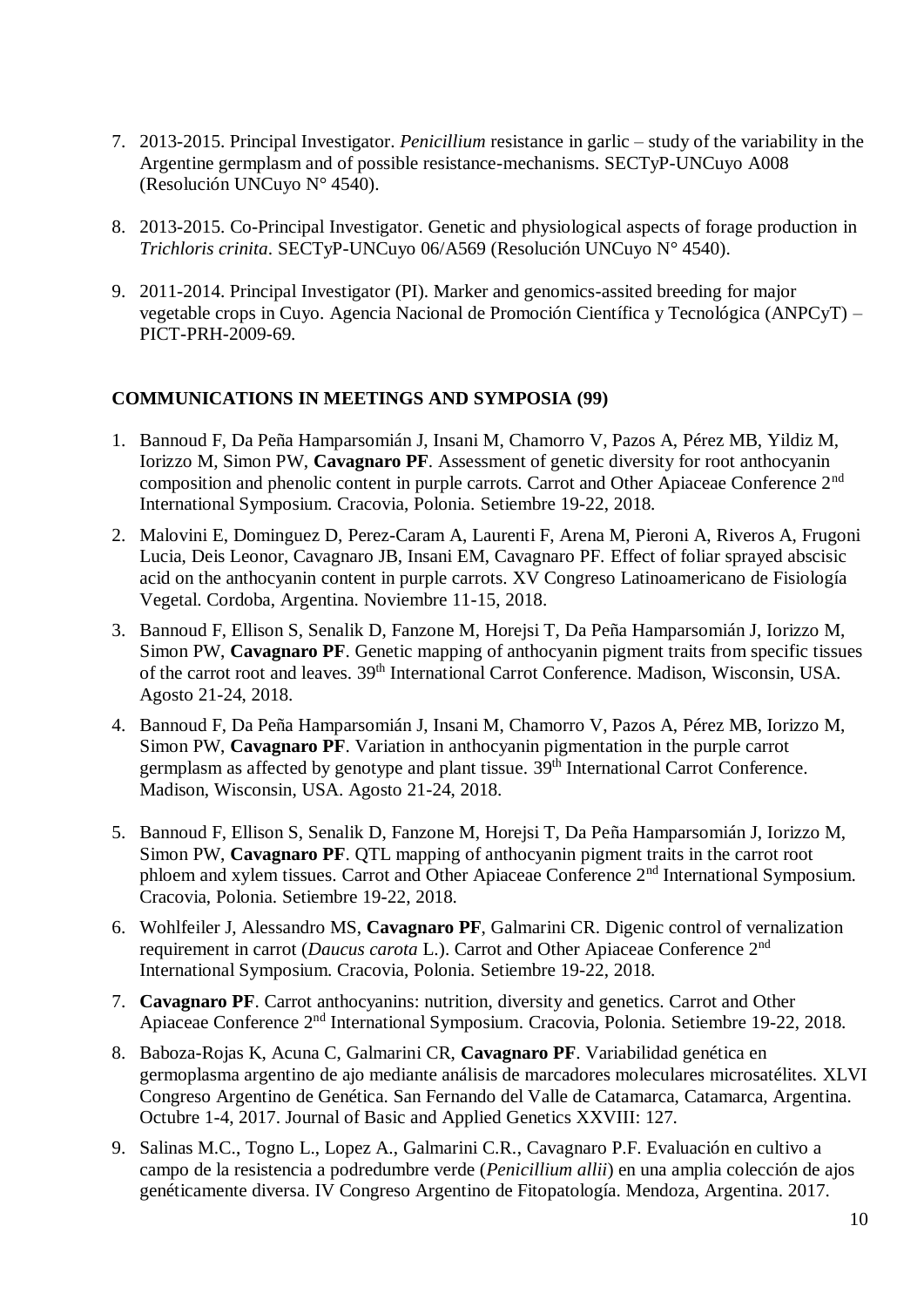- 10. Bannoud, S. Ellison, M. Fanzone, D. Senalik, T. Horejsi, P.W. Simon, P.F. Cavagnaro "Genetics of tissue-specific anthocyanin pigmentation in carrot". XLVI Congreso Argentino de Genética. Catamarca, Octubre 2017.
- 11. F.Bannoud , S. Carvajal, P.W. Simon, P.F. Cavagnaro ."Estudio de diversidad genética en germoplasma de zanahorias moradas mediante análisis con marcadores moleculares SSRs y contenido de antocianinas" XLVI Congreso Argentino de Genética. Catamarca, Octubre 2017.
- 12. F.Bannoud , C. Di Santo, P.F. Cavagnaro "Variabilidad genética en germoplasma de zanahorias moradas para pigmentación con antocianinas y contenido de compuestos fenólicos". XXXVI Jornadas argentinas de Botánica. Mendoza, Septiembre 2017.
- 13. F.Bannoud , D. Zárate, S. Ferrero, F. Abrham, P.F. Cavagnaro "Efecto de la salinidad sobre parámetros de crecimiento en zanahorias moradas y naranjas". XXXVI Jornadas argentinas de Botánica. Mendoza, Septiembre 2017.
- 14. F.Bannoud, S. Ellison, M. Fanzone, D. Senalik, T. Horejsi, P.W. Simon, P.F. Cavagnaro "Análisis de asociación en zanahorias moradas". Simposio de Genómica Funcional de Plantas. Rosario Argentina, Mayo 2017.
- 15. Barboza K, Acuña C, Galmarini CR, Cavagnaro PF. 2017. Variabilidad genética del banco de germoplasma de ajo (Allium sativum L.) de INTA EEA La Consulta mediante el análisis de marcadores moleculares microsatélites (SSR). XLVI Congreso Argentino de Genética. Catamarca, Argentina.
- 16. Baboza-Rojas K, Galmarini CR, **Cavagnaro PF**. Development and evaluation of ssr markers for garlic and onion. XXXIV Reunión Científica Anual de la Sociedad de Biología de Cuyo. Mendoza, Argentina. Diciembre 1-3, 2016.
- 17. Baboza-Rojas K, Galmarini CR, **Cavagnaro PF**. Genetic diversity among argentine garlic clones cultivars (A*llium sativum* l.) revealed by using SSR marker analysis. XXXIV Reunión Científica Anual de la Sociedad de Biología de Cuyo. Mendoza, Argentina. Diciembre 1-3, 2016.
- 18. Bannoud F, Fanzone ML, Simon PW, **Cavagnaro PF**. Segregación tejido-específica para contenido de antocianos en una población F2 de zanahorias moradas. 39º Congreso Argentino de Horticultura. Santa Fe, Argentina. Setiembre 26-29, 2016.
- 19. Baboza-Rojas K, Galmarini CR, **Cavagnaro PF**. Desarrollo de marcadores moleculares microsatélites para estudios de diversidad genética en ajo y cebolla. 39º Congreso Argentino de Horticultura. Santa Fe, Argentina. Setiembre 26-29, 2016.
- 20. Salinas MC, Togno L, Alarcón V, Galmarini CR, Burba JL, **Cavagnaro PF**. Evaluación de resistencia a *Penicillium allii* en el germoplasma argentino de ajo en cultivo a campo y bajo condiciones controladas. 39º Congreso Argentino de Horticultura. Santa Fe, Argentina. Setiembre 26-29, 2016.
- 21. Salinas MC, Fernandez A., **Cavagnaro PF**. Evaluación de resistencia a *Penicillium allii* en cultivares argentinos de ajo en diferentes localidades de Mendoza. XXIV Jornadas de Investigación y VI Jornadas de Posgrado - Universidad Nacional de Cuyo. Mendoza, Argentina. Noviembre 10-12, 2015.
- 22. Salinas MC, **Cavagnaro PF**. Evaluación de la resistencia a *Penicillium allii* en el germoplasma argentino de ajo a campo. XXIV Jornadas de Investigación y VI Jornadas de Posgrado - Universidad Nacional de Cuyo. Mendoza, Argentina. Noviembre 10-12, 2015.
- 23. Kozub C., Quarin C., Galeano F., **Cavagnaro P.F.**, Cavagnaro J.B. Estudios sobre el método reproductivo de *Trichloris crinita.* XXIV Jornadas de Investigación y VI Jornadas de Posgrado - Universidad Nacional de Cuyo. Mendoza, Argentina. Noviembre 10-12, 2015.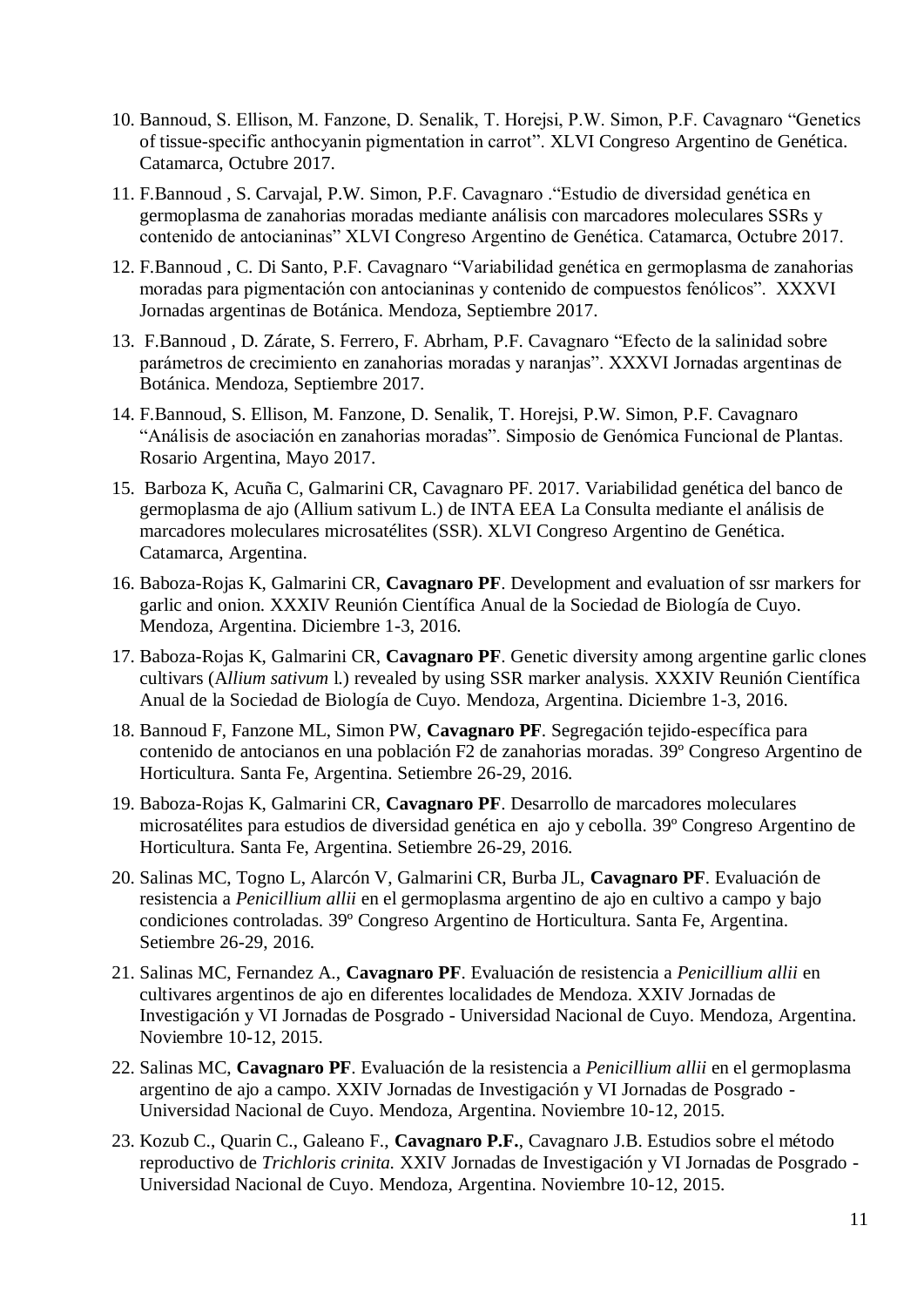- 24. Kozub C., **Cavagnaro P.F.**, Cavagnaro J.B. Las Penas M.L. Characterization of a genetically diverse collection of *Trichloris crinita*, a forage grass species native to the monte region of Argentina. 5<sup>th</sup> International Symposium of Forage Breeding. Buenos Aires, Argentina. Octubre 19-21, 2015.
- 25. Beretta H.V., Hirshegger P., Galmarini C.R., **Cavagnaro P.F.** Functional compounds content and antiplatelet activities of the main edible *Allium* species. 7<sup>th</sup> International Symposium on Edible Alliaceae. Nigde, Turquía. Mayo 21-25, 2015.
- 26. Salinas MC, Fernández A, Morales A, Galmarini CR, **Cavagnaro PF.** Differential response to *Penicillium allii* infections among argentine garlic cultivars. 7<sup>th</sup> International Symposium on Edible Alliaceae. Nigde, Turquía. Mayo 21-25, 2015.
- 27. **Cavagnaro PF**, Iorizzo M, Yildiz M, Senalik D, Parsons J, Ellison S , Van Daynze A, Simon PW. New insights into the genetics of anthocyanin accumulation in carrot. Carrot and Other Apiaceae International Symposium. Angers, Francia. Setiembre 17-19, 2014.
- 28. Kozub C., Las Penas M.L., **Cavagnaro P.F.**, Cavagnaro J.B. Análisis citogenético en genotipos de *Trichloris crinita* (Lag.) Parodi (Poaceae). XLIII Congreso Argentino de Genética. Bariloche, Argentina. Octubre 19-22, 2014. Basic and Applied Genetics XXV:96.
- 29. Iorizzo M., Senalik D., Ellison S., **Cavagnaro P.F**., Sanseverino W., Iovene M., Cheng S., Zheng P., Zheng Z., Van Daynze A., Simon P.W. The carrot genome: establishing a genomic framework to accelerate carrot breeding and genetics and study genome evolution within the Apieaceae. Carrot and Other Apiaceae International Symposium. Angers, Francia. Setiembre 17- 19, 2014.
- 30. Bannoud F, Simon PW, **Cavagnaro PF**. Inheritance of tissue-specific anthocyanin pigmentation in carrot roots and leaves. XLIII Congreso Argentino de Genética. Bariloche, Argentina. Octubre 19-22, 2014. Basic and Applied Genetics XXV:219.
- 31. De Rosas I, Malovini E, Deis L, Ponce T, **Cavagnaro PF**, Cavagnaro B. ¿Afectará el cambio climático la calidad del Malbec? XV Congreso Latinoamericano de Fisiología Vegetal. Mar del Plata, Argentina. Setiembre 21-24, 2014.
- 32. Barboza-Rojas K, Galmarini CR, **Cavagnaro PF**. Desarrollo y transferabilidad de marcadores microsatélites en Aliáceas de valor comercial. XXXVII Congreso Argentino de Horticultura. Mendoza, Argentina. Setiembre 23-26, 2014.
- 33. Beretta V, Bannoud F, **Cavagnaro PF**, Hodek J, Galmarini CR, Ovesna J. Caracterización bioquímica y funcional de variedades de ajos checos. XXXVII Congreso Argentino de Horticultura. Mendoza, Argentina. Setiembre 23-26, 2014.
- 34. Bannoud F, Salinas MC, Simon PW, **Cavagnaro PF**. Genética de la acumulación tejidoespecífica de antocianos en zanahorias. XXXVII Congreso Argentino de Horticultura. Mendoza, Argentina. Setiembre 23-26, 2014.
- 35. Faria, Á. C., Toledo Atique, F. de R., Oliveira Rebouças, M. R. G., **Cavagnaro P.F.**, Rabbi-Bortolini, E., Passos-Bueno, M. R., & Valle Errera, F. I. (2014). Array comparative genomic hybridization in confirmation of the deleted genes in a patient with subterminal deletion of the long arm of chromosome 10 associated with sagittal craniosynostosis and dysmorphic features. BMC Proceedings, 8 (Suppl 4).
- 36. Salinas MC, Bannoud F, **Cavagnaro PF**. Cultivares de ajo con distinto contenido de tiosulfinatos y polifenoles afectan diferencialmente el crecimiento de Penicillium allii in vitro. XXXVII Congreso Argentino de Horticultura. Mendoza, Argentina. Setiembre 23-26, 2014.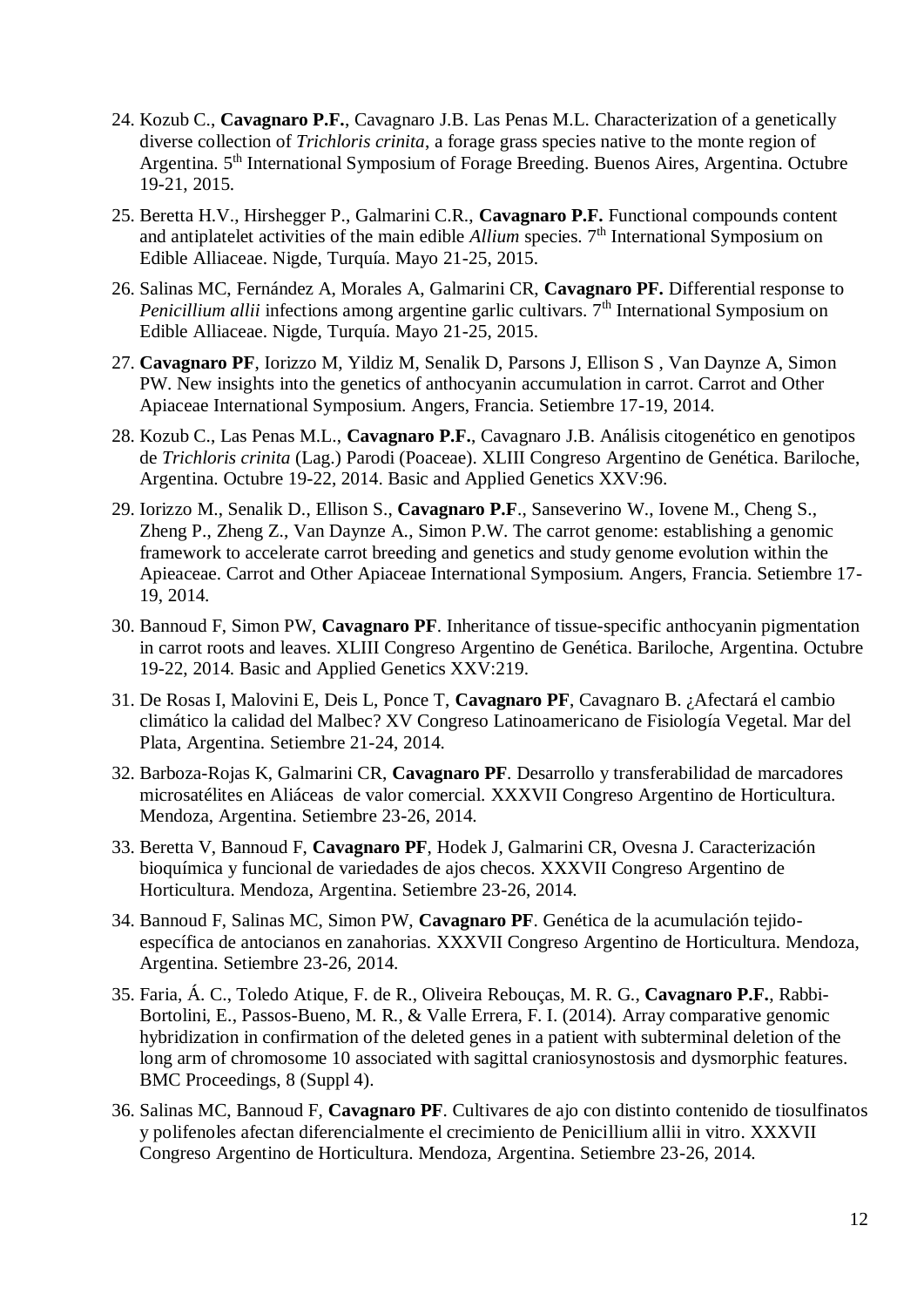- 37. Salinas C., **Cavagnaro P.F.** Inhibición diferencial del desarrollo de colonias de *Penicillium allii* por extractos de distintos cultivares de ajo. 3<sup>er</sup> Congreso Argentino de Fitopatología. Tucuman, Argentina. Junio 4-6, 2014.
- 38. Iorizzo M., Senalik D., Ellison S., **Cavagnaro P.F**., Cheng S., Zheng P., Zhen A., Van Daynze A., Simon P.W. The building of the first Apiaceae Genome. XXII Plant and Animal Genome Conference. San Diego, California, USA. Enero 11-15, 2014.
- 39. Cavagnaro J.B., Kozub C., **Cavagnaro P.F.**, Lopez Frasca A., Quarin C. Estudios citogenéticos en accesiones de *Trichloris crinita* (Lag) Parodi. XXIII Jornadas de Investigación de la Universidad Nacional de Cuyo. Mendoza, Argentina. Abril, 2013.
- 40. **Cavagnaro P.F.**, Beretta H.V., Bannoud F., Salinas M.C., Sorroche L., Fuligna H., Giorgio V., Jardel L., Galmarini C.R. Análisis genético y fenotípico para contenido de piruvato, tiosulfinatos, sólidos solubles y totales en cebolla (*Allium cepa* L.). XXIII Jornadas de Investigación de la Universidad Nacional de Cuyo. Mendoza, Argentina. Abril, 2013.
- 41. **Cavagnaro P.F.**, Beretta H.V., Galmarini C.R. Análisis comparativo de dos métodos espectrofotométricos para la determinación de ácido pirúvico en cebolla. XXIII Jornadas de Investigación de la Universidad Nacional de Cuyo. Mendoza, Argentina. Abril, 2013.
- 42. Salinas C., **Cavagnaro P.F.** Producción de tejido "corchoso" como respuesta a la infección por *Penicillium allii* en ajo (*Allium sativum* L.). XXIII Jornadas de Investigación de la Universidad Nacional de Cuyo. Mendoza, Argentina. Abril, 2013.
- 43. Iorizzo M., Senalik D., Ellison S., Grzebelus D., **Cavagnaro P.F.**, Spooner D.M., Van Daynze A., Simon P.W. Development of a high-throughput SNP resource to advance genomic, genetic and breeding research in carrot (*Daucus carota* L.). 36<sup>th</sup> International Carrot Conference. Madison, Wisconsin, USA. Agosto 15-16, 2013.
- 44. **Cavagnaro P.F.,** Iorizzo M., Yildiz, M., Senalik D., Parson J., Willis D.K., Van Daynze A., Simon P.W. Elucidating the genetic basis underlying anthocyanin pigmentation in carrot. 36<sup>th</sup> International Carrot Conference. Madison, Wisconsin, USA. Agosto 15-16, 2013.
- 45. Iorizzo M., Senalik D., Ellison S., **Cavagnaro P.F**., Van Daynze A., Simon P.W. The building of the first Apiaceae Genome. 36<sup>th</sup> International Carrot Conference. Madison, Wisconsin, USA. Agosto 15-16, 2013.
- 46. Ali A., Matthews W.C., **Cavagnaro P.F.**, Iorizzo M., Roberts P.A., Simon P.W. Inheritance and mapping of *Mj-2*, a new source of root-knot nematode (*Meloidogyne javanica*) resistance in carrot. 36<sup>th</sup> International Carrot Conference. Madison, Wisconsin, USA. Agosto 15-16, 2013.
- 47. Iorizzo M., Senalik D., Ellison S.,Grzebelus D., **Cavagnaro P.F.**, Spooner D.M., Van Daynze A., Simon P.W. Development of a High-Throughput SNP resource to advance genomic, genetic and breeding research in carrot (*Daucus carota* L.). Plant and Animal Genome XXI Conference. San Diego, California, USA. Enero 12-16, 2013.
- 48. Grzebelus D., Baranski R., Iorizzo M., Senalik D., Repinski S., **Cavagnaro P.F.**, Macko-Podgorni A., Heller-Uszynska K., Kilian A., Nothnagel T., Allender C., Simon P.W. Diversity Arrays Technology (DArT) platform for genotyping and mapping in carrot (*Daucus carota* L.). Plant and Animal Genome XXI Conference. San Diego, California, USA. Enero 12-16, 2013.
- 49. Iorizzo M., Senalik D., Ellison S., Grzebelus D., **Cavagnaro P.F**., Allender C., Brunet J., Spooner D.M., Van Daynze A., Simon P.W. Genetic structure and domestication of carrot (*Daucus carota* subsp. *sativus* L.) (Apiaceae). Botany 2013. New Orleans, USA. Julio 27-31, 2013.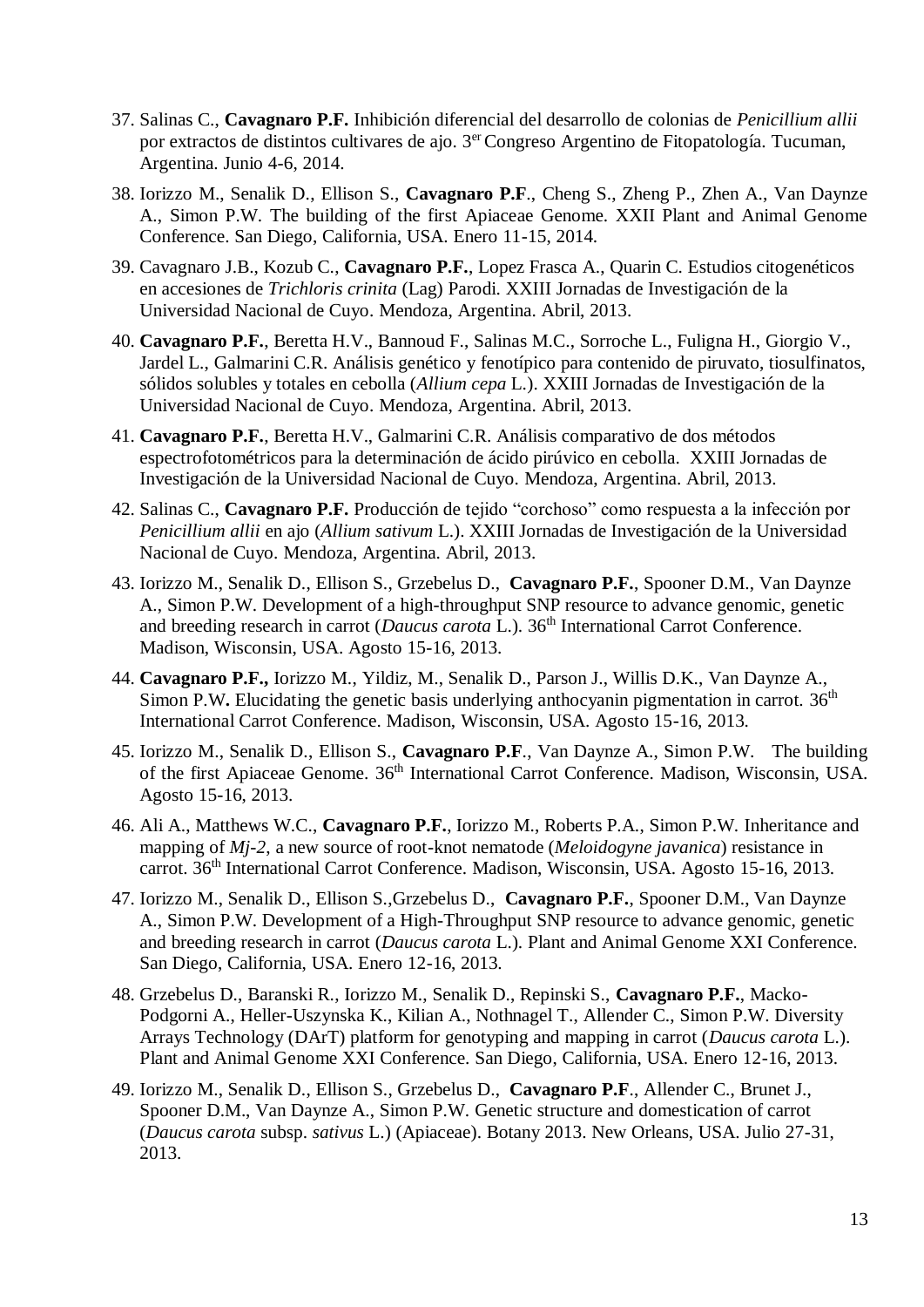- 50. Simon P., Iorizzo M., Senalik D., Ellison S., **Cavagnaro P.**, Van Deynze A. Status of mapping carrot traits. 36<sup>th</sup> International Carrot Conference. Madison, Wisconsin, USA. Agosto 15-16, 2013.
- 51. Iorizzo M., Senalik D., Ellison S., **Cavagnaro P.F**., Van Daynze A., Simon P.W**.** The building of the first Apiaceae Genome. 2nd International Conference on Genomics in the Americas. Sacramento, California, USA. Setiembre 12-13, 2013.
- 52. Galmarini C.R., Piccolo R., Loyola P.F., Peralta I.E., Foschi M.L., Occhiuto P.N., **Cavagnaro P.F.**, Alessandro M.S., Della Gaspera P., Caligiore P., Beretta H.V., Gonzalez R.E. Mejoramiento genético de hortalizas regionales, con énfasis en los géneros *Cucurbita, Phaseolus, Capsicum* y *Allium*. XXIII Jornadas de Investigación de la Universidad Nacional de Cuyo. Mendoza, Argentina. Abril, 2013.
- 53. Galmarini C.R., Peralta I.E, **Cavagnaro P.F.**, Gonzalez R.E., Soto V.C., Sance M.M. Diversificación de la producción de hortalizas regionales por sus efectos benéficos para la salud humana. XXIII Jornadas de Investigación de la Universidad Nacional de Cuyo. Mendoza, Argentina. Abril, 2013.
- 54. **Cavagnaro P.F.**, Ipek M., Ipek A., Galmarini C.R., Simon P.W. Phenotypic and genetic analysis of health-enhancing attributes in a garlic (*Allium sativum* L.) F2 family. VI International Symposium on Edible Alliaceae, Fukuoka, Japón, Diciembre 2012.
- 55. Kozub C., Lopez Frasca A., **Cavagnaro P.F.**, Honfi A., Cavagnaro J.B. Evaluación citogenética de germoplasma de *Trichloris crinita* (Lag.) Parodi (Poaceae, Chloridoideae). XV Congreso Latinoamericano de Genética. Rosario, Argentina. Octubre 28-31, 2012.
- 56. Beretta H.V., Bannoud F., Sorroche L., Galmarini C.R., **Cavagnaro P.F.** Análisis genético y fenotípico para contenido de piruvato, tiosulfinatos y sólidos en cebolla. XV Congreso Latinoamericano de Genética. Rosario, Argentina. Octubre 28-31, 2012.
- 57. Bannoud F., Beretta H.V., Fuligna H., Galmarini C.R., **Cavagnaro P.F.** Análisis genético y fenotípico para contenido de polifenoles en cebolla. XV Congreso Latinoamericano de Genética. Rosario, Argentina. Octubre 28-31, 2012.
- 58. **Cavagnaro P.F.**, Salinas Palmieri M.C., Marfil C. Anthocyanin accumulation in garlic cv. Morado induced by *Penicillium* infection and exposure to abiotic stressors. XXIX Reunión Argentina de Fisiología Vegetal. Mar del Plata, Argentina. Septiembre 17-20, 2012.
- 59. Salinas Palmieri M.C., **Cavagnaro P.F.** Evaluación de resistencia a *Penicillium* en variedades de ajo (*Allium sativum* L.). XXIX Reunión Argentina de Fisiología Vegetal. Mar del Plata, Argentina. Septiembre 17-20, 2012.
- 60. Iorizzo M., Bowman M.., Senalik D., **Cavagnaro P.F.**, Van Deynze A., Simon P.W. Development of EST based markers for exploiting the carrot genome. Plant and Animal Genome XIX Conference. San Diego, California, USA. Enero 15-19, 2011.
- 61. Iovene M., **Cavagnaro P.F.**, Senalik D., Buell R.C., Jiang J., Simon, P.W. Development of a molecular cytogenetic system in carrot (*Daucus carota* L.) to study chromosome evolution in *Daucus* (Apiaceae family). Workshop W415 – Plant Cytogenetics. Plant and Animal Genome XIX Conference. San Diego, California, USA. Enero 15-19, 2011.
- 62. Beretta V.H., **Cavagnaro P.F.**, Fuligna H., Galmarini C.R. Análisis del contenido de sólidos en poblaciones F<sup>2</sup> de cebolla (*Allium cepa* L.). XXXIV Congreso Argentino de Horticultura. Buenos Aires, Argentina. Sept. 27-30, 2011.
- 63. Kozub C., **Cavagnaro P.F.**, Lopez A., Quarin C., Cavagnaro J.B. Estudios sobre el método reproductivo de *Trichloris crinita*, una gramínea forrajera del monte argentino. 2da Reunión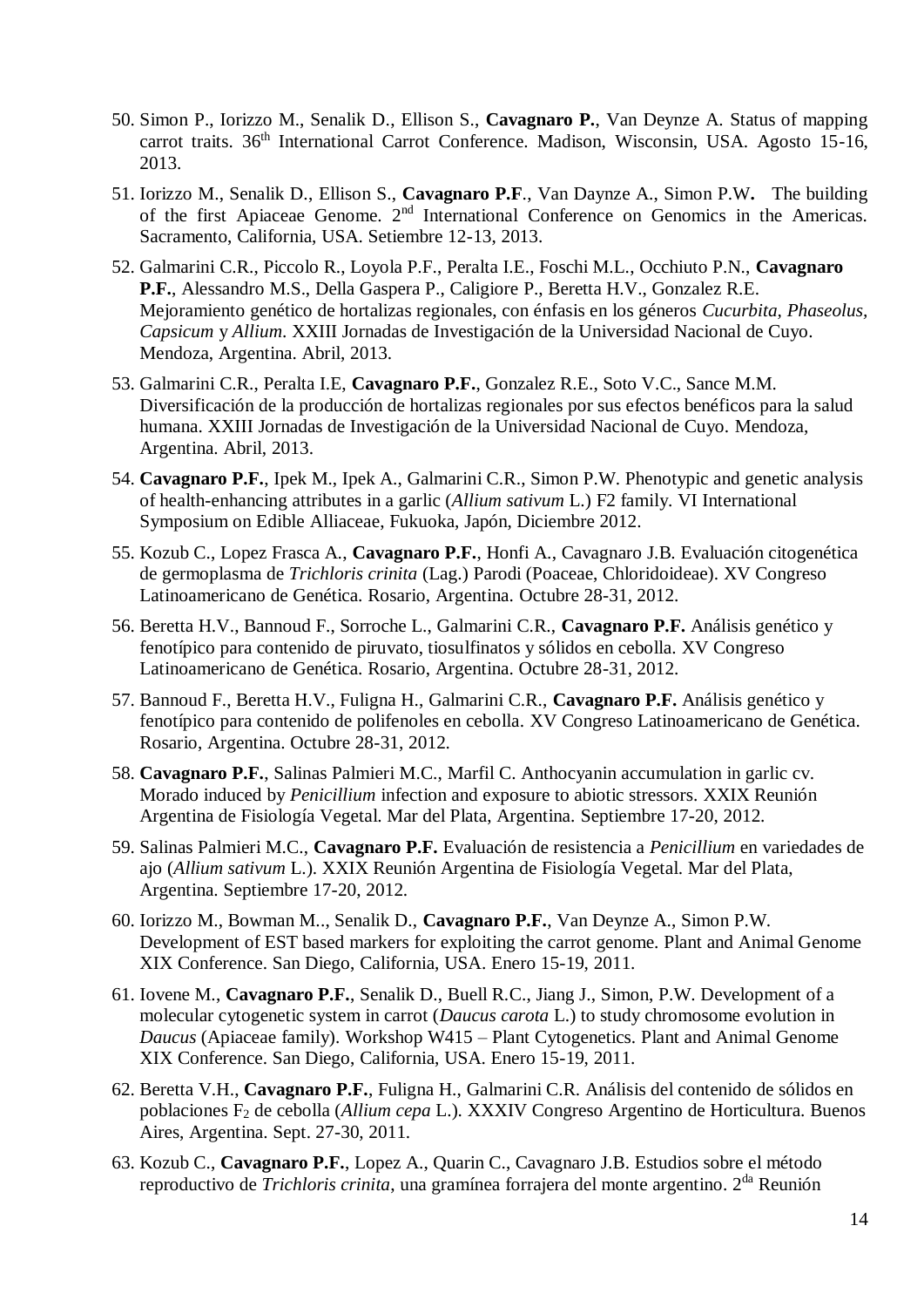Conjunta de Sociedades de Biología de la Republica Argentina. San Juan, Argentina. Agosto17- 19, 2011.

- 64. Kozub C., **Cavagnaro P.F.**, Cavagnaro J.B. Desarrollo de marcadores moleculares microsatélites para *Trichloris crinita*, una gramínea forrajera del Monte argentino. 2 da Reunión Conjunta de Sociedades de Biología de la Republica Argentina. San Juan, Argentina. Agosto17-19, 2011.
- 65. **Cavagnaro, P.F.**, Senalik, D., Harkins, T., Huang, S., Simon, P.W., Weng, Y. Genetic diversity between two cucumber cultivars as inferred from genome-wide microsatellites polymorphism. Plant and Animal Genome XVIII Conference. San Diego, California, USA. Enero, 2010.
- 66. **Cavagnaro, P.F.**, Chung, S-M., Manin, S., Atkins, A., Simon, P.W. New carrot microsatellites Linkage mapping, diversity analysis and transferability to other Apiaceae. Plant and Animal Genome XVIII Conference. San Diego, California, USA. Enero 9-13, 2010. P038.
- 67. **Cavagnaro, P.F.**, Chung, S-M., Atkins, A., Simon, P.W. Mapeo genético de marcadores microsatélites en zanahoria (*Daucus carota* L.). XXII Jornadas de Investigación y IV Jornadas de Posgrado de la Universidad Nacional de Cuyo. Mendoza, Argentina. Octubre, 2010.
- 68. **Cavagnaro, P.F.**, Senalik, D., Harkins, T., Huang, S., Simon, P.W., Weng, Y. Análisis de secuencias microsatélites en el genoma de pepino (*Cucumis sativus* L.). XXII Jornadas de Investigación y IV Jornadas de Posgrado de la Universidad Nacional de Cuyo. Mendoza, Argentina. Octubre, 2010.
- 69. Iovene M., **Cavagnaro, P.F.**, Simon P.W. Carrot chromosomes and linkage groups. 34<sup>th</sup> International Carrot Conference. Kennewick, Washington, USA. Julio 26-28, 2010.
- 70. **Cavagnaro P.F.**, Galmarini C.R., Simon P.W. Evaluación de caracteres cuantitativos (QTL) asociados al sabor y propiedades nutracéuticas en una familia  $F_2$  de ajo. XXXIII Congreso Argentino de Horticultura. Rosario, Santa Fe, Argentina. Sept. 28 – Oct.1, 2010.
- 71. Iovene, M., **Cavagnaro, P.F.**, Jiang, J., Simon, P.W. Association between pachytene chromosomes and linkage groups in carrot. Plant and Animal Genome XVII Conference. San Diego, California, USA. Enero 2009.
- 72. **Cavagnaro, P.F.**, Chung, S-M., Ali, A., Yildiz, M., Alessandro, M.S., Simon, P.W. Development and characterization of novel SSR markers in carrot (*Daucus carota* L.) and their application for mapping and diversity analysis in Apiaceae. Plant and Animal Genome XVII Conference. San Diego, California, USA. Enero 2009.
- 73. **Cavagnaro, P.F.**, Chung, S-M., Ali, A., Yildiz, M., Alessandro, M.S., Schroll, R., Simon, P.W. Development of 304 new microsatellite markers for carrot (*Daucus carota* L.). Analysis of their potential for linkage mapping, assessment of genetic diversity and cross-taxa utilization. 33<sup>rd</sup> International Carrot Conference. Anaheim, California, USA. Enero 18-21, 2009.
- 74. **Cavagnaro, P.F.**, Senalik, D., Harkins, T., Simon, P.W., Weng, Y. Genome wide characterization of simple sequence repeats in cucumber (*Cucumis sativus* L.). 4th International Cucurbitaceae Symposium. Changsha, China. September 21-24, 2009.
- 75. **Cavagnaro, P.F.**, Chung, S-M., Simon, P.W. Construction and characterization of a deepcoverage carrot (*Daucus carota* L.) BAC library. Plant and Animal Genome XVI Conference. San Diego, California, USA. Enero 2008.
- 76. **Cavagnaro, P.F.**, Camargo, A.B., Galmarini, C.R, Simon, P.W. Efecto de los métodos de cocción del ajo sobre la actividad antiagregante de plaquetas y el contenido de tiosulfinatos. X Curso/Taller sobre Producción, Comercialización e Industrialización de Ajo. Mendoza, INTA EEA La Consulta, p. 215. 2007.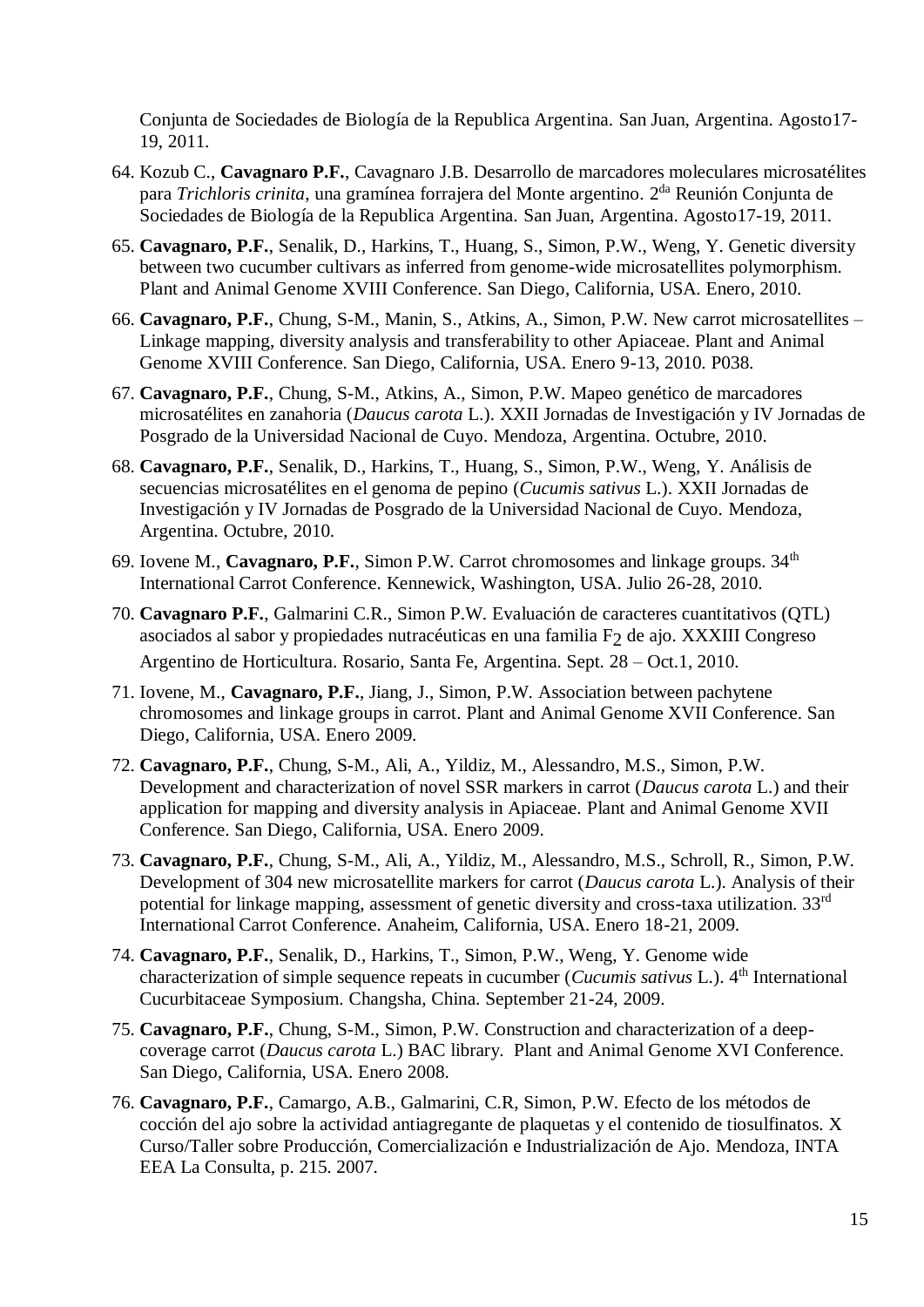- 77. **Cavagnaro, P.F.**, Camargo, A.B., Soto, V.C., Sance, M., Galmarini, C.R. Estudio de la actividad antiagregante de plaquetas producida por extractos de ajo (*Allium sativum* L.) y cebolla (*Allium cepa* L.), sometidos a diferentes método de cocción. Resumenes XI Congreso CYTAL. Buenos Aires. 2007.
- 78. **Cavagnaro, P.F.,** Camargo, A.B., Soto, V.C., Sance, M., Galmarini, C.R. Estudio de la actividad antiagregante de plaquetas producida por extractos de ajo (*Allium sativum* L.) y cebolla (*Allium cepa* L.), sometidos a diferentes método de cocción. Primeras Jornadas de Extensión de la Facultad de Ciencias Agrarias, UNCuyo. 2007.
- 79. Simon, P.W., Chung, S-M., **Cavagnaro, P.F.**, Grzebelus, D. Developing molecular resources for carrot breeding. 32nd International Carrot Conference. Bordeaux, France. Septiembre 2007.
- 80. Martinez, L., **Cavagnaro, P.F.**, Masuelli, R.W., Zúñiga, M. Diversidad genética en variedades criollas de Perú y Argentina usando marcadores moleculares. V Congreso Nacional del Pisco. Arequipa, Perú. Septiembre 2006.
- 81. **Cavagnaro, P.F.**, Senalik, D., Galmarini, C., Masuelli, R.W., Simon, P.W. Correlation of pungency, thiosulfinates, antiplatelet activity and total soluble solids in two garlic families. American Society for Horticultural Science ASHS-2005 Annual Conference. Las Vegas, Nevada, USA. Julio 2005.
- 82. **Cavagnaro, P.F.**, Galmarini, C., Simon, P.W. Evaluación de caracteres ligados al sabor y a características nutracéuticas de una colección de 162 clones de ajo. XII Congreso Latinoamericano de Horticultura y XXVIII Congreso Argentino de Horticultura. General Roca, Río Negro, Argentina. Septiembre 2005.
- 83. **Cavagnaro, P.F.**, Galmarini, C., Masuelli, R.W., Simon, P.W. 5' sequence characterization of alliinase gene family members in garlic. Plant and Animal Genome Meeting. San Diego, California, USA. Enero 2004.
- 84. Martinez, L., **Cavagnaro, P.F.**, Zúñiga, M., Masuelli, R.W. Caracterización de la diversidad de variedades criollas argentinas y peruanas de vid (*Vitis vinifera* L.) a través del empleo de marcadores microsatélites. V Encuentro Latinoamericano y del Caribe de Biotecnología Vegetal REDBIO'2004. Republica Dominicana. Junio 2004.
- 85. **Cavagnaro, P.F.**, Galmarini, C., Masuelli, R.W., Simon, P.W. Partial sequense characterization of twelve members of the alliinase gene familiy in garlic. V Encuentro Latinoamericano y del Caribe de Biotecnología Vegetal REDBIO'2004. Republica Dominicana. Junio 2004.
- 86. **Cavagnaro, P.F.**, Masuelli, R.W., Simon, P.W. Southern Blot and sequence analysis suggest multiple copies of the alliinase gene in the garlic (*Allium sativum* L.) genome. Plant and Animal Genome XI Conference. San Diego, California, USA. Enero 2003.
- 87. **Cavagnaro, P.F.**, Masuelli, R.W., Simon, P.W. Molecular data suggest multiple members comprising the alliinase gene family in garlic. American Society for Horticultural Science ASHS-2003 Centennial Conference. Providence, Rhode Island, USA. HortScience, Vol. 38 (5), Agosto 2003.
- 88. Martinez, L., Garcia Lampasona, S., Agüero, C., **Cavagnaro, P.F.**, Masuelli, R.W., Burba, J.L. Empleo de marcadores microsatelites para la diferenciacion de clones de *Vitis vinifera* L. Variedad Malbec. IX Congreso Latinoamericano de Viticultura y Enologia. Vina del Mar, Chile. Octubre 2003.
- 89. **Cavagnaro, P.F.**, Simon, P.W., Masuelli, R.W. Analisis de Southern Blot y secuenciacion sugieren multiples copias del gen de la allinasa en ajo (*Allium sativum* L.). XXXI Congreso